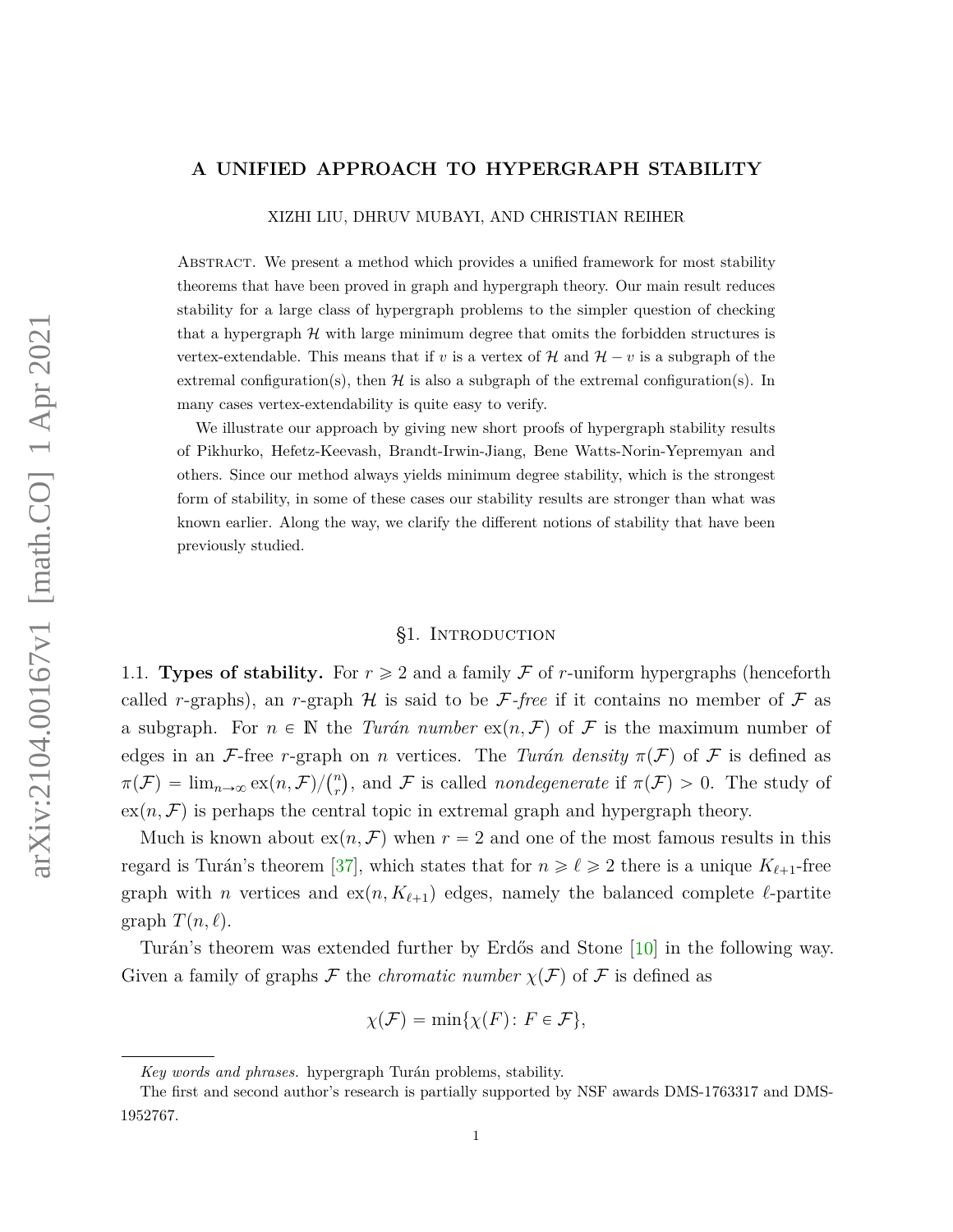where  $\chi(F)$  is the chromatic number of the graph *F*. The result of Erdős and Stone implies  $\pi(\mathcal{F}) = 1 - \frac{1}{\sqrt{\mathcal{F}}}$  $\frac{1}{\chi(\mathcal{F})-1}$  for every family F of graphs; the connection to the chromatic number was first stated explicitly by Erdős and Simonovits [\[8\]](#page-23-1).

Extending Turán's theorem to hypergraphs (i.e.  $r \geq 3$ ) is a major problem. For  $\ell > r \geq 3$ , let  $K_{\ell}^r$  be the complete *r*-graph on  $\ell$  vertices. The problem of determining  $\pi(K_{\ell}^r)$  was raised by Turán [\[37\]](#page-25-0) and is still wide open. Erdős offered \$500 for the determination of any  $\pi(K_{\ell}^{r})$  with  $\ell > r \ge 3$  and \$1000 for the determination of all  $\pi(K_{\ell}^{r})$  with  $\ell > r \ge 3$ .

Many families  $\mathcal F$  have the property that there is a unique  $\mathcal F$ -free hypergraph  $\mathcal G$  on  $n$ vertices achieving  $ex(n, \mathcal{F})$ , and moreover, every  $\mathcal{F}$ -free hypergraph H of size close to  $ex(n, \mathcal{F})$  can be transformed to G by deleting and adding very few edges. Such a property is called *stability* of F. The first stability theorem was proved independently by Erdős and Simonovits [\[36\]](#page-25-1).

<span id="page-1-0"></span>**Theorem 1.1** (Erdős-Simonovits). Let  $\ell \geq 2$  and let F be a family of graphs with  $\chi(F) = \ell + 1$ *. Then for every*  $\delta > 0$  *there exist*  $\varepsilon > 0$  *and*  $N_0 \in \mathbb{N}$  *such that every* F-free *graph on*  $n \geq N_0$  *vertices with at least*  $(1 - \varepsilon) \exp(n, \mathcal{F})$  *edges can be transformed to the Turán graph*  $T(n, \ell)$  *by deleting and adding at most*  $\delta n^2$  *edges.* 

The stability phenomenon has been used to determine  $ex(n, \mathcal{F})$  exactly in many cases. It was first used by Simonovits in [\[36\]](#page-25-1) to determine  $ex(n, F)$  exactly for all edge-critical graphs  $F$  and large  $n$ , and then by several authors (e.g. see [\[4,](#page-23-2) [13,](#page-24-0) [18,](#page-24-1) [19,](#page-24-2) [30,](#page-24-3) [32,](#page-25-2) [34\]](#page-25-3)) to prove exact results for hypergraphs. In this article, stability will always mean stability relative to some intended class  $\mathfrak{H}$  of 'almost extremal'  $\mathcal{F}$ -free graphs and we distinguish the following types of stability that have been studied in the literature.

<span id="page-1-1"></span>**Definition 1.2.** Let F be a nondegenerate family of r-graphs, where  $r \geq 2$ , and let  $\mathfrak{H}$  be a class of F-free *r*-graphs.

- (*a*) If for every  $\delta > 0$  there exist  $\varepsilon > 0$  and  $N_0 \in \mathbb{N}$  such that every F-free *r*-graph H on  $n \geq N_0$  vertices with  $|\mathcal{H}| \geqslant (\pi(\mathcal{F})/r! - \varepsilon)n^r$  becomes a subgraph of some member of  $\mathfrak H$  after removing at most  $\delta|\mathcal{H}|$  edges, then  $\mathcal F$  is said to be edge-stable with respect to  $\mathfrak{H}$ .
- <span id="page-1-2"></span>(*b*) If for every  $\delta > 0$  there exist  $\varepsilon > 0$  and  $N_0 \in \mathbb{N}$  such that every F-free *r*-graph H on  $n \geq N_0$  vertices with  $|\mathcal{H}| \geqslant (\pi(\mathcal{F})/r! - \varepsilon)n^r$  becomes a subgraph of some member of  $\mathfrak H$  after removing at most  $\delta|V(\mathcal H)|$  vertices, then F is said to be vertex-stable with respect to  $\mathfrak{H}$ .
- (*c*) If there exist  $\varepsilon > 0$  and  $N_0$  such that every *F*-free *r*-graph  $\mathcal H$  on  $n \ge N_0$  vertices *π* there exist  $\varepsilon > 0$  and  $N_0$  such that every *f*-iree *r*-graph  $\pi$  on  $n \ge N_0$  vertices<br>with  $\delta(\mathcal{H}) \ge (\pi(\mathcal{F})/(r-1)! - \varepsilon)n^{r-1}$  is a subgraph of some member of  $\mathfrak H$  we say that F is degree-stable with respect to  $\mathfrak{H}$ .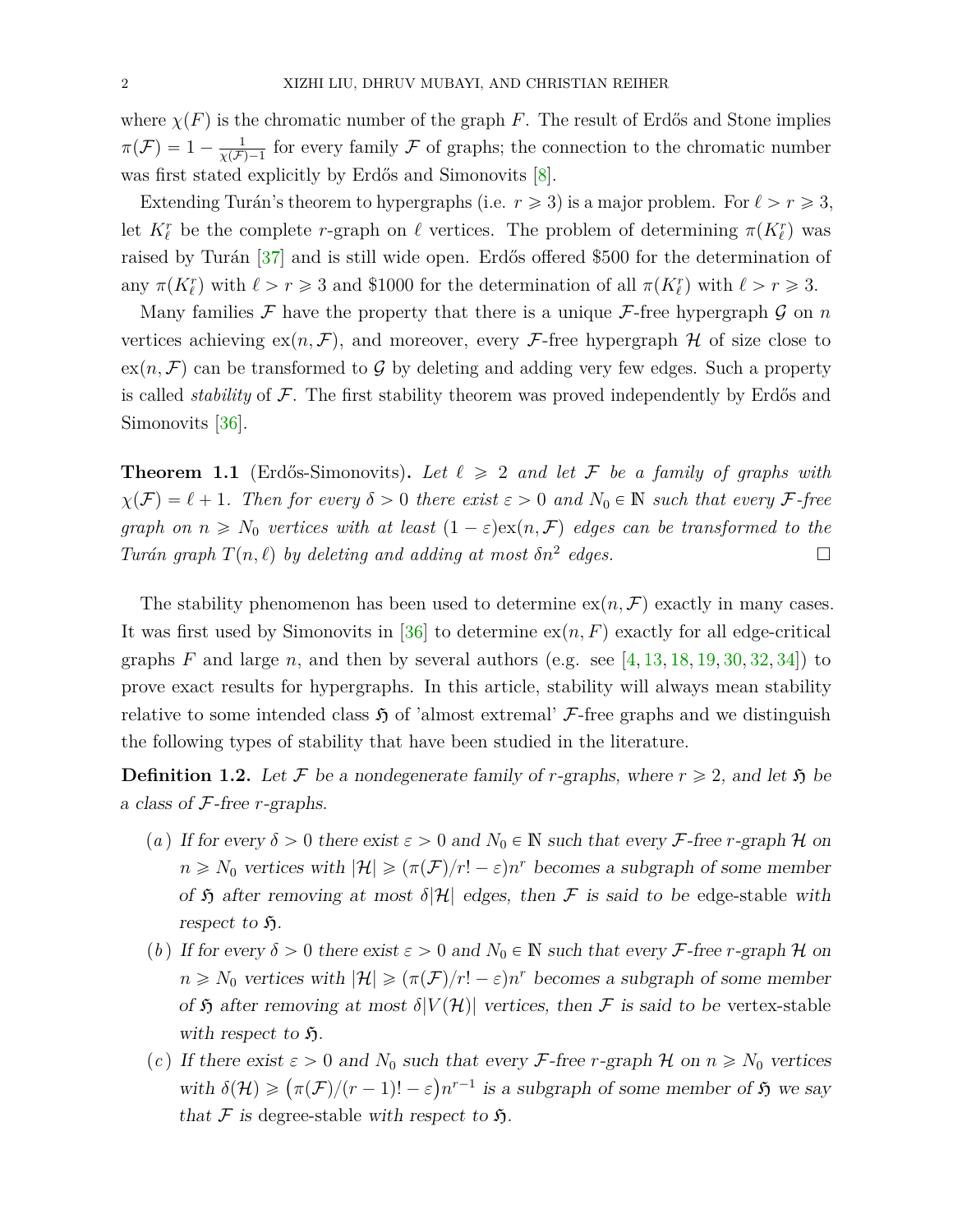As a trivial example, every nondegenerate family  $\mathcal F$  is stable in all three senses with respect to the class  $\mathfrak{Forb}(\mathcal{F})$  of all  $\mathcal{F}\text{-free }r\text{-graphs}$ . More interestingly, Theorem [1.1](#page-1-0) tells us that every family F of graphs with  $\chi(F) = \ell + 1 \geq 3$  is edge-stable with respect to the class  $\mathfrak{T}_\ell = \{T(n, \ell) : n \in \mathbb{N}\}$  of  $\ell$ -partite Turán graphs.

In general, if a family  $\mathcal F$  of *r*-graphs is degree-stable with respect to some class  $\mathfrak H$ , then a standard vertex deletion argument (see e.g. Fact [2.5](#page-9-0)  $(a)$  $(a)$  $(a)$ ) shows that F is vertex-stable with respect to  $\mathfrak{H}$  as well. Moreover, since any  $\delta v(\mathcal{H})$  vertices of an *r*-graph H cover at most  $\delta v(\mathcal{H})^r$  edges of  $\mathcal{H}$ , it is in all interesting examples the case that if  $\mathcal F$  is vertex-stable with respect to  $\mathfrak{H}$ , then it is edge-stable with respect to  $\mathfrak{H}$  as well.

The goal of this work is to provide a unified framework for the stability of certain classes of graph and hypergraph families. Our main result (Theorem [1.7\)](#page-3-0) reduces the stability of many problems to the much simpler task of checking that  $\mathcal{F}\text{-free graphs}$  or hypergraphs with large minimum degree have a property we call vertex-extendability (see Definition [1.6\)](#page-3-1). The approach is designed for degree-stability and thus it not only simplifies the proofs of many known stability theorems but also gives stronger forms of these stability theorems.

<span id="page-2-0"></span>1.2. **Main result.** Our results can be regarded as adding a new ingredient to Zykov's symmetrization method [\[39\]](#page-25-4) and we commence by describing an 'axiomatic' framework for the determination of extremal numbers by means of symmetrization.

Given two *r*-graphs *F* and H a map  $\varphi: V(F) \to V(H)$  is said to be a *homomorphism* if it preserves edges, i.e., if  $\varphi(E) \in \mathcal{H}$  holds for all  $E \in F$ . If  $\varphi$  is surjective and every edge of H is an image of an edge of F, i.e.,  $\mathcal{H} = {\varphi(E) : E \in F}$ , we call H a *homomorphic image* of *F*. Furthermore,  $H$  is *F-hom-free* if there is no homomorphism from *F* to  $H$ . For a family F of *r*-graphs, we say that H is F-hom-free if it is F-hom-free for every  $F \in \mathcal{F}$ . The forbidden families  $\mathcal F$  studied in this article have the following property.

**Definition 1.3** (Blowup-invariance). A family  $\mathcal F$  of  $r$ -graphs is blowup-invariant if every F-free *r*-graph is F-hom-free as well.

For instance, for every  $\ell \ge 2$  the families of graphs  $\{K_{\ell}\}\$  and  $\{C_3, \ldots, C_{2\ell-1}\}\$  are blowup invariant, whilst  $\{C_5\}$  is not blowup-invariant. In the graph case one can easily check that a one-element family  $\{F\}$  is blowup-invariant if and only if F is a clique, but for hypergraphs blowup-invariant families consisting of a single hypergraph *F* are much more common. In fact, if every pair of vertices of *F* is covered by an edge of *F*, then  $\{F\}$  is blowup-invariant. One confirms easily that every family  $\mathcal F$  closed under taking homomorphic images is blowup-invariant.

Let us now fix an *r*-graph  $H$ . For every  $v \in V(H)$  we call

$$
L_{\mathcal{H}}(v) = \left\{ A \in \binom{V(\mathcal{H})}{r-1} : A \cup \{v\} \in \mathcal{H} \right\}
$$

\*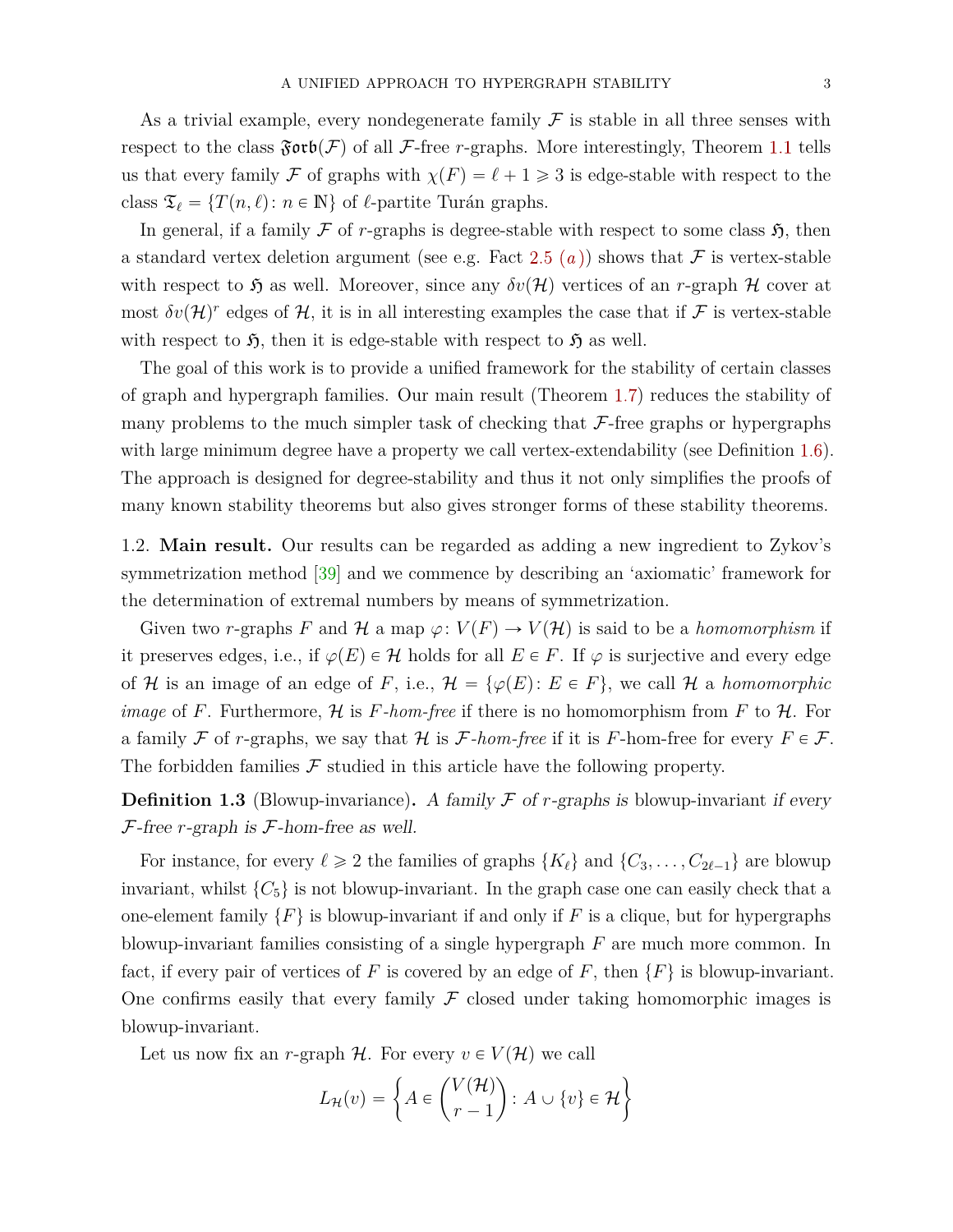the *link* of *v*. Two vertices  $u, v \in V(H)$  are said to be *equivalent* if  $L_{\mathcal{H}}(u) = L_{\mathcal{H}}(v)$ . Evidently, equivalence is an equivalence relation. We say that  $H$  is *symmetrized* if for any two non-equivalent vertices  $u, v \in V(H)$  there is an edge  $E \in H$  containing both of them. For instance, a symmetrized graph is the same as a complete multipartite graph. We shall prove the following result by means of Zykov's symmetrization method.

<span id="page-3-2"></span>**Theorem 1.4.** Suppose that  $\mathcal F$  is a blowup-invariant family of r-graphs. If  $\mathfrak H$  denotes *the class of all symmetrized*  $\mathcal{F}$ -free *r-graphs, then*  $ex(n, \mathcal{F}) = \mathfrak{h}(n)$  *holds for every*  $n \in \mathbb{N}$ *, where*  $\mathfrak{h}(n) = \max \{|\mathcal{H}|: \mathcal{H} \in \mathfrak{H} \text{ and } v(\mathcal{H}) = n\}.$ 

Let us observe that this statement is very similar to the Lagrangian method developed and utilised by Motzkin-Straus [\[27\]](#page-24-4), Sidorenko [\[35\]](#page-25-5), Frankl-Füredi [\[11\]](#page-24-5), and many others. Preparing the statement of our main result, we introduce some further notions. Recall that a class  $\mathfrak{H}$  of *r*-graphs is called *hereditary* if it is closed under taking induced subgraphs.

**Definition 1.5** (Symmetrized-stability). Let F be a family of *r*-graphs and let  $\mathfrak{H}$  be a class of F-free *r*-graphs. We say that F is symmetrized-stable with respect to  $\mathfrak{H}$  if there exist  $\varepsilon > 0$  and  $N_0$  such that every symmetrized F-free *r*-graphs H on  $n \ge N_0$  vertices with  $|\mathcal{H}| \geqslant (\pi(\mathcal{F})/r! - \varepsilon)n^r$  is a subgraph of a member of  $\mathfrak{H}$ .

The next definition might be the most important one in this article.

<span id="page-3-1"></span>**Definition 1.6** (Vertex-extendibility). Let  $\mathcal F$  be a family of *r*-graphs and let  $\mathcal H$  be a class of F-free *r*-graphs. We say that F is vertex-extendable with respect to  $\mathfrak{H}$  if there exist  $\zeta > 0$  and  $N_0 \in \mathbb{N}$  such that for every *F*-free *r*-graph  $\mathcal{H}$  on  $n \ge N_0$  vertices satisfying  $\delta(\mathcal{H}) \geqslant (\pi(\mathcal{F})/(r-1)! - \zeta)n^{r-1}$  the following holds: if  $\mathcal{H} - v$  is a subgraph of a member of  $\mathfrak H$  for some vertex  $v \in V(\mathcal H)$ , then  $\mathcal H$  is a subgraph of a member of  $\mathfrak H$  as well.

We can now state our sufficient conditions for degree-stability.

<span id="page-3-0"></span>**Theorem 1.7** (Main result)**.** *Suppose that* F *is a blowup-invariant nondegenerate family of r-graphs and that*  $\mathfrak{H}$  *is a hereditary class of*  $\mathcal{F}$ *-free r-graphs.* If  $\mathcal{F}$  *is symmetrized-stable* and vertex-extendable with respect to  $\mathfrak{H}$ , then  $\mathcal F$  is degree-stable with respect to  $\mathfrak H$  as well.

In practice the assumptions on  $\mathfrak{H}$  are often easy to verify but it may happen that the family  $\mathcal F$  we want to study fails to be blowup-invariant. If in such a situation we know for any reason that F is vertex-stable with respect to  $\mathfrak{H}$ , we can improve this information to degree-stability.

<span id="page-3-3"></span>**Theorem 1.8.** Suppose that  $\mathcal F$  is a nondegenerate family of r-graphs and that  $\mathcal H$  is a *hereditary class of* F*-free r-graphs. If* F *is vertex-stable and vertex-extendable with respect to*  $\mathfrak{H}$ , then it is degree-stable with respect to  $\mathfrak{H}$  as well.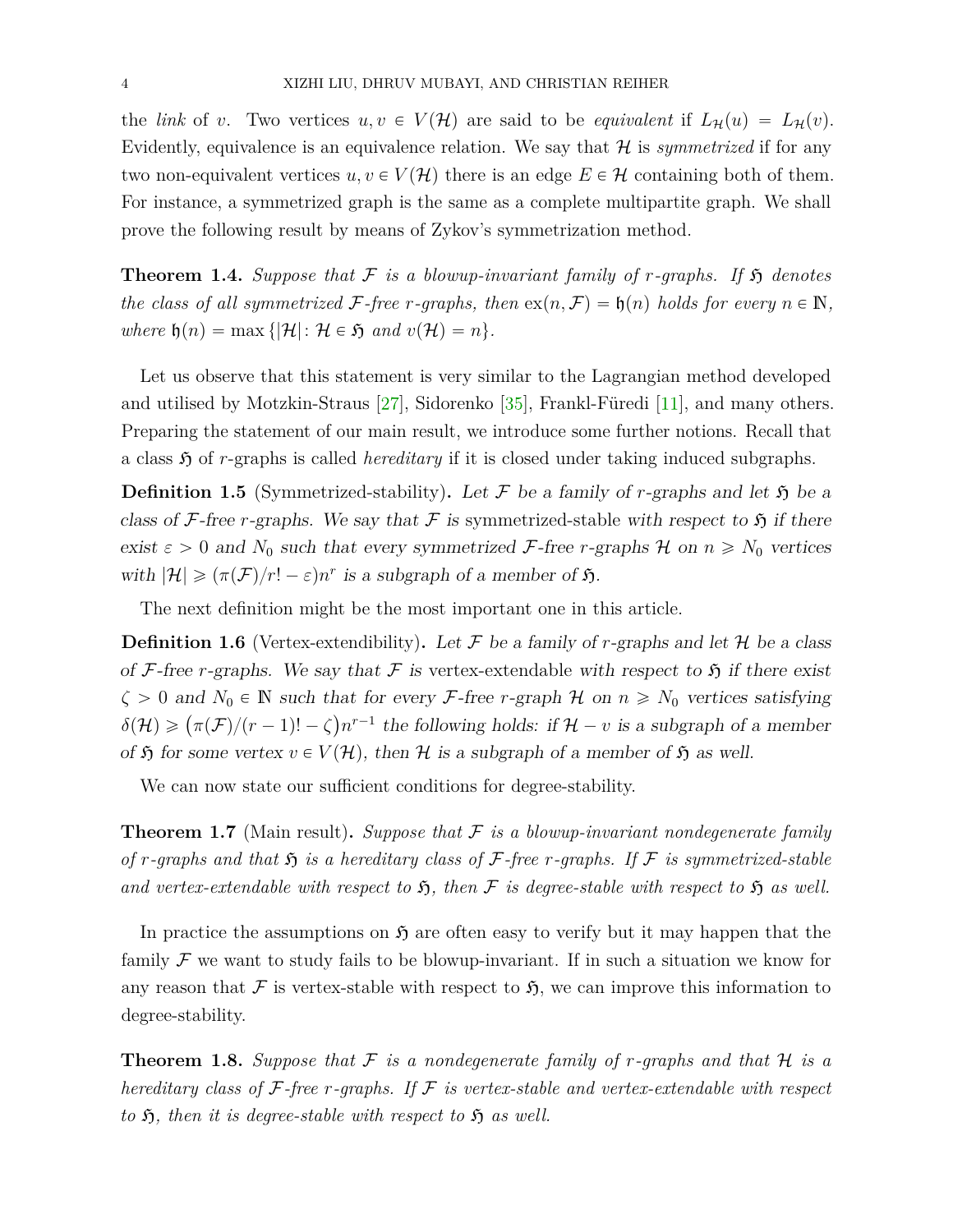<span id="page-4-2"></span>1.3. **Further results and applications.** An *r*-graph  $H$  is said to be a *blowup* of another *r*-graph *F* is there exists a map  $\psi: V(\mathcal{H}) \longrightarrow V(F)$  such every  $E \in {V(\mathcal{H}) \choose r}$  $\binom{(\mathcal{H})}{r}$  satisfies the equivalence  $\psi(E) \in F \Longleftrightarrow E \in \mathcal{H}$ . If  $\psi$  is surjective, the blowup is called *proper*. Subgraphs of blowups of *F* are called *F-colorable*.

For integers  $\ell \geq r \geq 2$  let  $\mathfrak{K}_{\ell}^r$  be the class of all blowups of  $K_{\ell}^r$ . If  $r = 2$  we omit the superscript and just write  $\mathfrak{K}_{\ell}$  for the class of complete  $\ell$ -partite graphs (whose vertex classes are allowed to be empty). Most but not all stability results described below are with respect to classes of the form  $\mathfrak{K}^r_{\ell}$ .

<span id="page-4-5"></span>1.3.1. *Graphs.* The classical stability theorem of Erdős and Simonovits (Theorem [1.1\)](#page-1-0) informs us that every family F of graphs with  $\chi(F) = \ell + 1 \geq 3$  is edge-stable with respect to  $\mathfrak{K}_{\ell}$ . Complementing this result one can also characterise the families of graphs which are degree-stable and vertex-stable with respect to  $\mathfrak{K}_{\ell}$ . To this end we recall that a graph *F* is said to be *edge-critical* if it has an edge  $e \in F$  such that  $\chi(F - e) < \chi(F)$  and *matching-critical* if there exists a matching  $M \subseteq F$  such that  $\chi(F - M) < \chi(F)$ . More generally, we call a family F of graphs *edge-critical* or *matching-critical* if there exists a graph  $F \in \mathcal{F}$  with  $\chi(F) = \chi(\mathcal{F})$  that is edge-critical or matching-critical. In the result that follows, part (*[b](#page-4-0)* ) is due to Erdős and Simonovits [\[9\]](#page-23-3), while part (*[a](#page-4-1)* ) might very well be new.

<span id="page-4-3"></span><span id="page-4-1"></span>**Theorem 1.9.** *A family*  $\mathcal F$  *of graphs with*  $\chi(\mathcal F) = \ell + 1 \geq 3$  *is* 

- (a) vertex-stable with respect to  $\mathfrak{K}_{\ell}$  if and only if it is matching-critical
- <span id="page-4-0"></span>(*b*) and degree-stable with respect to  $\mathcal{R}_{\ell}$  if and only if it is edge-critical.

<span id="page-4-4"></span>1.3.2. *Cancellative hypergraphs and generalized triangles.* An *r*-graph H is *cancellative* if  $A \cup B = A \cup C$  implies that  $B = C$  for all  $A, B, C \in \mathcal{H}$ . Since  $A \cup B = A \cup C$  is equivalent to  $B \triangle C \subseteq A$ , an *r*-graph H is cancellative if and only if it is  $\mathcal{T}_r$ -free, where  $\mathcal{T}_r$  denotes the family consisting of all *r*-graphs with three edges one of which contains the symmetric difference of the two other ones.

It was conjectured by Katona and proved by Bollobás [\[3\]](#page-23-4) that the maximum number of edges in an *n*-vertex  $\mathcal{T}_3$ -free 3-graph is uniquely achieved by the balanced complete 3-partite 3-graph. Keevash and the second author [\[17\]](#page-24-6) proved that  $\mathcal{T}_3$  is edge-stable with respect to  $\mathfrak{K}_3^3$ , and the first author [\[20\]](#page-24-7) discovered another short proof of the edge-stability of  $\mathcal{T}_3$  giving a linear dependency between the error parameters. Sidorenko [\[35\]](#page-25-5) proved that the maximum number of edges in an *n*-vertex  $\mathcal{T}_4$ -free 4-graph is uniquely achieved by the balanced complete 4-partite 4-graph. Later, Pikhurko [\[33\]](#page-25-6) proved that  $\mathcal{T}_4$  is vertex-stable with respect to  $\mathbb{R}_4^4$  using a sophisticated variation of Zykov symmetrization. For  $r \geq 5$  the value of  $\pi(\mathcal{T}_r)$  is unknown.

Cancellative hypergraphs are closely related to the Turán problem for generalized triangles. For  $r \geq 2$  let  $\Sigma_r$  be the collection of all *r*-graphs with three edges  $A, B, C$  such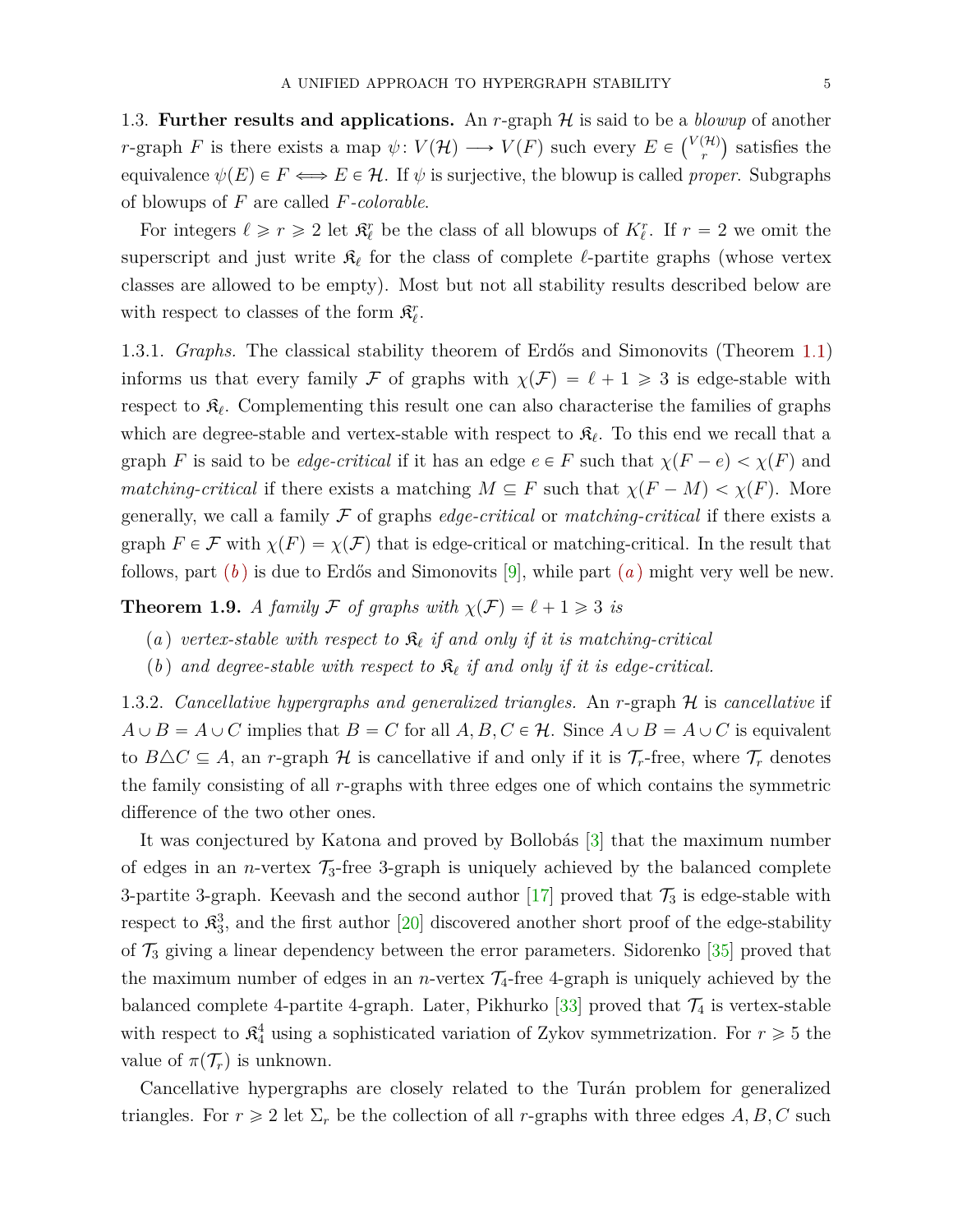that  $|B \cap C| = r - 1$  and  $B \triangle C \subseteq A$ . The unique *r*-graph  $T_r \in \Sigma_r$  with  $v(T_r) = 2r - 1$  is called the *generalized triangle*. It is easy to see that  $\Sigma_2 = \mathcal{T}_2 = \{K_3\}$ ,  $\Sigma_3 = \mathcal{T}_3$ , and  $\Sigma_r \subsetneq \mathcal{T}_r$ for  $r \geqslant 4$ .

The results on  $\mathcal{T}_4$  due to Sidorenko [\[35\]](#page-25-5) and Pikhurko [\[33\]](#page-25-6) quoted earlier hold for  $\Sigma_4$ instead of  $\mathcal{T}_4$  as well. In particular,  $\Sigma_4$  is known to be vertex-stable with respect to  $\mathfrak{K}_4^4$ . For  $r = 5, 6$  Frankl and Füredi [\[11\]](#page-24-5) proved that the extremal numbers  $ex(n, \Sigma_r)$  are only realized by balanced blowups of the famous Witt designs  $[38]$  with parameters  $(11, 5, 4)$  and  $(12, 6, 5)$ , respectively. Norin and Yepremyan [\[31\]](#page-25-8) proved that  $\Sigma_5$  and  $\Sigma_6$  are edge-stable with respect to blowups of these Witt-designs, but Pikhurko showed [\[33\]](#page-25-6) that they fail to be vertex-stable. For  $r \geq 7$  it is an open problem to determine  $\pi(\Sigma_r)$ .

# <span id="page-5-0"></span>**Theorem 1.10.** For  $r \in \{3, 4\}$  the family  $\Sigma_r$  is degree-stable with respect to  $\mathfrak{K}_r^r$ .

<span id="page-5-1"></span>1.3.3. *Hypergraph expansions.* Given an *r*-graph *F* and  $i \in [r-1]$  we write  $\partial_i F$  for the  $(r - i)$ -graph with the same vertex set as *F* whose edges are the  $(r - i)$ -subsets of  $V(F)$ covered by an edge of *F*. In particular,  $\partial_{r-2}F$  is a graph on  $V(F)$ . A set  $X \subseteq V(F)$  is called 2-covered in F if it induces a clique in  $\partial_{r-2}F$ . If  $V(F)$  itself is 2-covered in F we simply say that *F* is 2-covered. The *neighborhood*  $N_F(v)$  of a vertex  $v \in V(F)$  is defined to be the set of all  $u \in V(F) \setminus \{v\}$  with  $\{u, v\} \in \partial_{r-2}F$ .

For an *r*-graph *F* with  $\ell$  vertices we define  $\mathcal{K}_{\ell}^{F}$  to be the set of all *r*-graphs of the form  $F \cup \{S_{uv}: uv \in {V(F) \choose 2}$  $\binom{F}{2}$   $\setminus$   $\partial_{r-2}F$ , where for every pair of vertices  $uv \in \binom{V(F)}{2}$  $\binom{F}{2}$   $\setminus$   $\partial_{r-2}F$  not covered by an edge of *F* the edge  $S_{uv}$  contains *u* and *v*. We write  $H_{\ell}^F$  for the unique member of  $\mathcal{K}_{\ell}^F$  having the largest number of vertices, namely

$$
v(H_{\ell}^{F}) = \ell + (r - 2) \left( \binom{\ell}{2} - |\partial_{r-2}F| \right).
$$

The *r*-graphs in  $\mathcal{K}_{\ell}^F$  are called *weak expansions* of *F* while  $H_{\ell}^F$  is called the *expansion* of *F*. If *F* has no edges (and thus consists of  $\ell$  isolated vertices) we write  $\mathcal{K}_{\ell}^r$  and  $H_{\ell}^r$  instead of  $\mathcal{K}_{\ell}^F$  and  $H_{\ell}^F$ .

The notion of hypergraph expansions was first introduced by the second author in [\[28\]](#page-24-8) to extend Turán's theorem to hypergraphs. In [\[28\]](#page-24-8) it was proved that for every  $n \ge \ell \ge r \ge 2$ the maximum number of edges in an *n*-vertex  $\mathcal{K}^r_{\ell+1}$ -free *r*-graph is uniquely achieved by  $T_r(n, \ell)$ , the balanced complete  $\ell$ -partite *r*-graph on *n* vertices. In addition, [\[28\]](#page-24-8) proved that  $\mathcal{K}^r_{\ell+1}$  is edge-stable with respect to  $\mathcal{K}^r_{\ell+1}$ . Later de Oliveira Contiero, Hoppen, Lefmann, and Odermann [\[6\]](#page-23-5), and independently, the first author [\[20\]](#page-24-7) improved the edge-stability result by showing that a linear dependence between  $\delta$  and  $\varepsilon$  is sufficient. Pikhurko [\[34\]](#page-25-3) refined [\[28\]](#page-24-8) by showing that  $T_r(n, \ell)$  is also the unique  $H^r_{\ell+1}$ -free *r*-graph on *n* vertices with the maximum number of edges for sufficiently large *n*.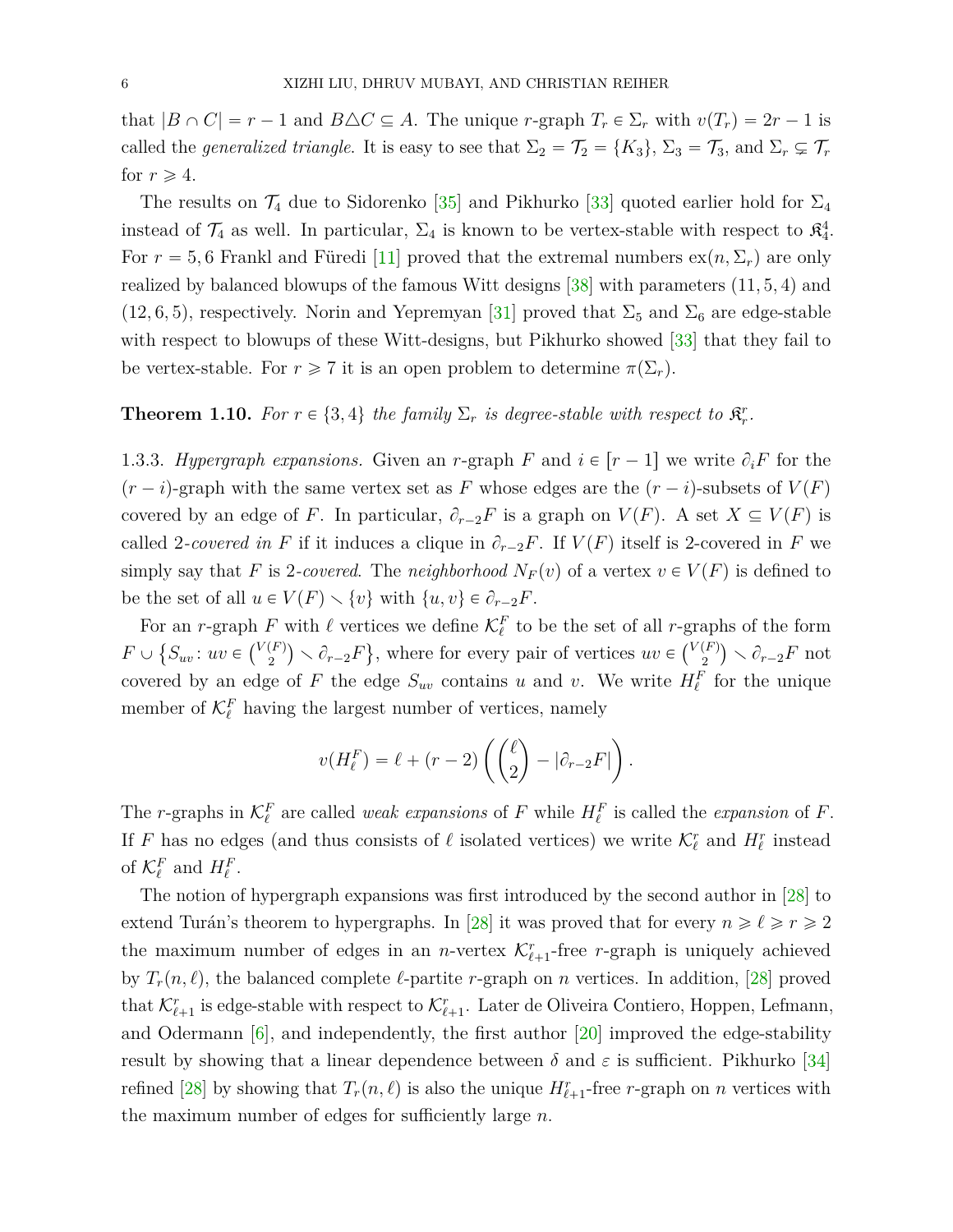Keevash [\[16\]](#page-24-9) observed a generalization of these results to expansions of a large class of hypergraphs *F*. Let us write  $\lambda(\mathcal{G})$  for the Lagrangian of a hypergraph  $\mathcal{G}$  (see Section [2](#page-7-0) for the definition) and set  $\pi_{\lambda}(F) = \sup \{ \lambda(\mathcal{G}) : \mathcal{G} \text{ is } F\text{-free} \}$  for every *r*-graph *F*.

<span id="page-6-2"></span>**Theorem 1.11** (Keevash). Let F be an r-graph with  $v(F) = \ell + 1$ . If  $\pi_{\lambda}(F) \leq \binom{\ell}{r}$ *r*  $\ell^r$ , *then* ˙

$$
\mathrm{ex}(n,\mathcal{K}^F_{\ell+1}) \leqslant {\ell \choose r} n^r / \ell^r
$$

*holds for all positive integers n, and equality occurs whenever n is divisible by r. In particular,*

$$
\pi(H_{\ell+1}^F) = \pi(\mathcal{K}_{\ell+1}^F) = (\ell)_r/\ell^r.
$$

In the special case where *F* has an isolated vertex and  $\pi_{\lambda}(F) < \binom{\ell}{r}$  $\binom{\ell}{r}/\ell^r$  Brandt, Irwin, and Jiang [\[4\]](#page-23-2), and independently, Norin and Yepremyan [\[32\]](#page-25-2) proved a stability theorem for the family  $\mathcal{K}^F_{\ell+1}$  and used it to determine  $\exp(n, H_\ell^r)$  exactly for all sufficiently large integers *n*. More specifically, [\[4\]](#page-23-2) shows that  $\mathcal{K}^F_{\ell+1}$  is vertex-stable, and [\[32\]](#page-25-2) shows that  $\mathcal{K}^F_{\ell+1}$ is edge-stable. Our result below shows the stronger fact that  $\mathcal{K}^F_{\ell+1}$  is degree-stable.

Moreover, we prove degree-stability in many cases where *F* has no isolated vertices but is contained instead in the hypergraph  $B(r, \ell + 1)$  with vertex set  $\lbrack \ell + 1 \rbrack$  and edge set

$$
\{[r]\}\cup\{E\subseteq [2,\ell+1]\colon |E|=r\text{ and }|[2,r]\cap E|\leqslant 1\}.
$$

<span id="page-6-1"></span>**Theorem 1.12.** Let  $\ell \geq r \geq 2$  and suppose that F is an *r*-graph satisfying  $v(F) = \ell + 1$ *and*

<span id="page-6-0"></span>
$$
\sup \{ \lambda(\mathcal{G}) : \mathcal{G} \text{ is } F \text{-free and not } K^r_{\ell} \text{-colorable} \} < { \ell \choose r} / \ell^r. \tag{1.1}
$$

*If either F has an isolated vertex or*  $F \subseteq B(r, \ell + 1)$ , *then the family*  $\mathcal{K}_{\ell+1}^F$  *is degree-stable* with respect to  $\mathfrak{K}_{\ell}^r$ .

There are several natural examples of hypergraphs *F* which have been proved to satisfy condition [\(1.1\)](#page-6-0) in the literature but whose families of weak expansions  $\mathcal{K}^F_{\ell+1}$  were not known to be degree-stable before. For instance, Hefetz and Keevash  $[14]$  studied the case that  $F = M_2^3$  is a 3-uniform matching with two edges and six vertices. More generally Jiang, Peng, and Wu [\[15\]](#page-24-11) proved the assumption if  $F = \{M_t^3, L_t^3, L_t^4\}$  holds for some  $t \geq 2$ ; here  $M_t^3$  denotes the 3-uniform matching of size *t* and for  $r \ge 2$  the *r*-graph  $L_t^r$  consists of *t* edges having one vertex *v* in common such that  $E \cap E' = \{v\}$  holds for all distinct  $E, E' \in L_t^r$ . Brandt, Irwin, and Jiang [\[4\]](#page-23-2) proved that in these cases the families  $\mathcal{K}^F$  are vertex-stable. By combining the results in [\[15\]](#page-24-11) on Lagrangians with Theorem [1.12](#page-6-1) one immediately obtains the following strengthening of this fact.

**Corollary 1.13.** For  $t \geq 2$  the families  $\mathcal{K}_{3t}^{M_t^3}$ ,  $\mathcal{K}_{2t+1}^{L_t^3}$ ,  $\mathcal{K}_{3t+1}^{L_t^4}$  are degree-stable with respect  $\mathcal{R}^3_{3t-1}, \ \mathcal{R}^3_{2t}, \ \mathcal{R}^4_{3t},$  respectively.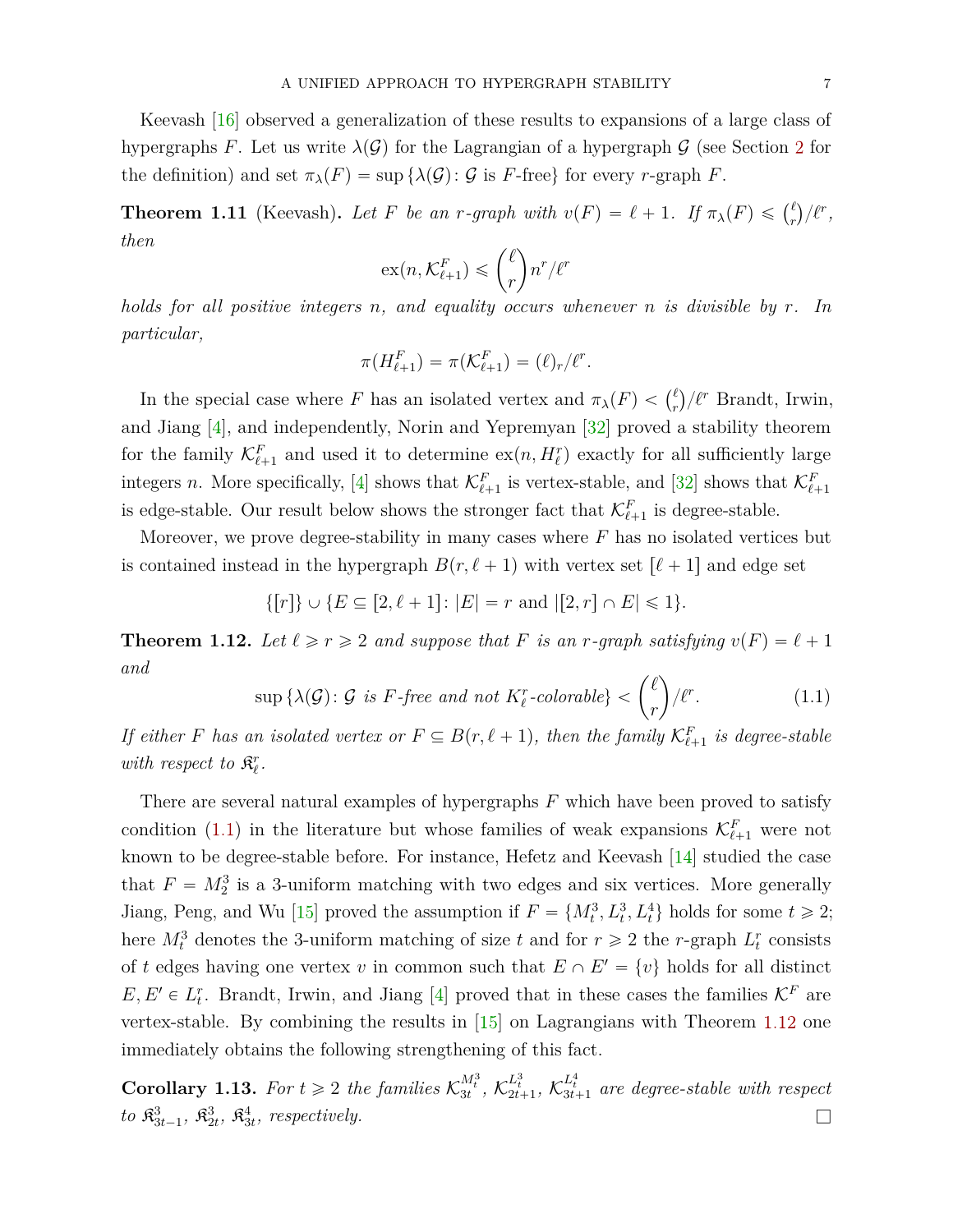<span id="page-7-2"></span>1.3.4. *Expansions of matchings of size 2.* For  $r \ge 3$  let  $M_2^r$  be the *r*-graph on 2*r* vertices consisting of two disjoint edges. The trivial observation that no *r*-graph in  $\mathfrak{K}_{2r-1}^r$  contains a weak expansion of  $M_2^r$  yields the lower bound  $\pi(\mathcal{K}_{2r}^{M_2^r}) \geqslant (2r-1)_r/(2r-1)^r$ . In their work [\[14\]](#page-24-10) establishing equality for  $r = 3$  Hefetz and Keevash also observed that for  $r \ge 4$ there is a denser construction of  $\mathcal{K}_{2r}^{M_{2}^{r}}$ -free *r*-graphs.

Call an *r*-graph  $H$  *semibipartite* if there exists a partition  $V(H) = A \cup B$  such that  $|A \cap E| = 1$  holds for every  $E \in \mathcal{H}$ . If H contains all  $|A| \binom{|B|}{r-1}$  $\binom{|B|}{r-1}$  such edges we say that  $\mathcal H$  is a *complete semibipartite r*-graph. It is easy to see that semibipartite *r*-graphs cannot contain weak expansions of  $M_2^r$  and that  $(1 - 1/r)^{r-1}$  is the supremum of the edge densities of semibipartite *r*-graphs. A straightforward calculation shows that for  $r \geq 4$  this number is indeed larger than the lower bound  $(2r-1)<sub>r</sub>/(2r-1)<sup>r</sup>$  mentioned before. In fact Hefetz and Keevash [\[14\]](#page-24-10) conjectured  $\pi(\mathcal{K}_{2r}^{M_2^r}) = (1 - 1/r)^{r-1}$  for every  $r \geq 4$ . This was proved by Bene Watts, Norin, and Yepremyan [\[2\]](#page-23-6) who also showed that  $\mathcal{K}_{2r}^{M_2^r}$  is edge-stable with respect to the class  $\mathfrak{S}^r$  of all complete semibipartite *r*-graphs. Combining a substantial result on Lagrangians from their work with our Theorem [1.7](#page-3-0) we strengthen this to degree-stability.

<span id="page-7-1"></span>**Theorem 1.14.** For every  $r \geq 4$  the family of weak expansions of  $M_2^r$  is degree-stable with *respect to*  $\mathfrak{S}^r$ *.* 

**Organization.** In Section [2](#page-7-0) we introduce some definitions and useful lemmas. The results presented in Subsection [1.2](#page-2-0) are proved in Section [3](#page-9-2) and Section [4](#page-12-0) deals with the applications described in Subsection [1.3.](#page-4-2) The last section consists of concluding remarks.

## §2. Preliminaries

<span id="page-7-0"></span>We begin with some definitions related to the Lagrangians of hypergraphs (introduced by Frankl-Rödl  $[12]$ ). Given an *r*-graph G on *m* vertices (let us assume for notational transparency that  $V(\mathcal{G}) = [m]$  the multilinear function  $L_{\mathcal{G}} \colon \mathbb{R}^m \to \mathbb{R}$  is defined by

$$
L_{\mathcal{G}}(x_1,\ldots,x_m)=\sum_{E\in\mathcal{H}}\prod_{i\in E}x_i,\quad \text{ for all }(x_1,\ldots,x_m)\in\mathbb{R}^m.
$$

Denote by  $\Delta_{m-1}$  the standard  $(m-1)$ -dimensional simplex, i.e.

$$
\Delta_{m-1} = \{(x_1, \ldots, x_m) \in [0,1]^n : x_1 + \cdots + x_m = 1\}.
$$

Since  $\Delta_{m-1}$  is compact, a theorem of Weierstraß implies that the restriction of  $L_{\mathcal{G}}$  to  $\Delta_{m-1}$ attains a maximum value, called the *Lagrangian* of G and denoted by  $\lambda(G)$ .

Lagrangians arise naturally when one considers the maximum possible densities of blowups. Given an *r*-graph G with vertex set  $[m]$  and mutually disjoint sets  $V_1, \ldots, V_m$  we write  $\mathcal{G}[V_1, \ldots, V_m]$  for the *r*-graph obtained from  $\mathcal{G}$  upon replacing every vertex  $i \in [m]$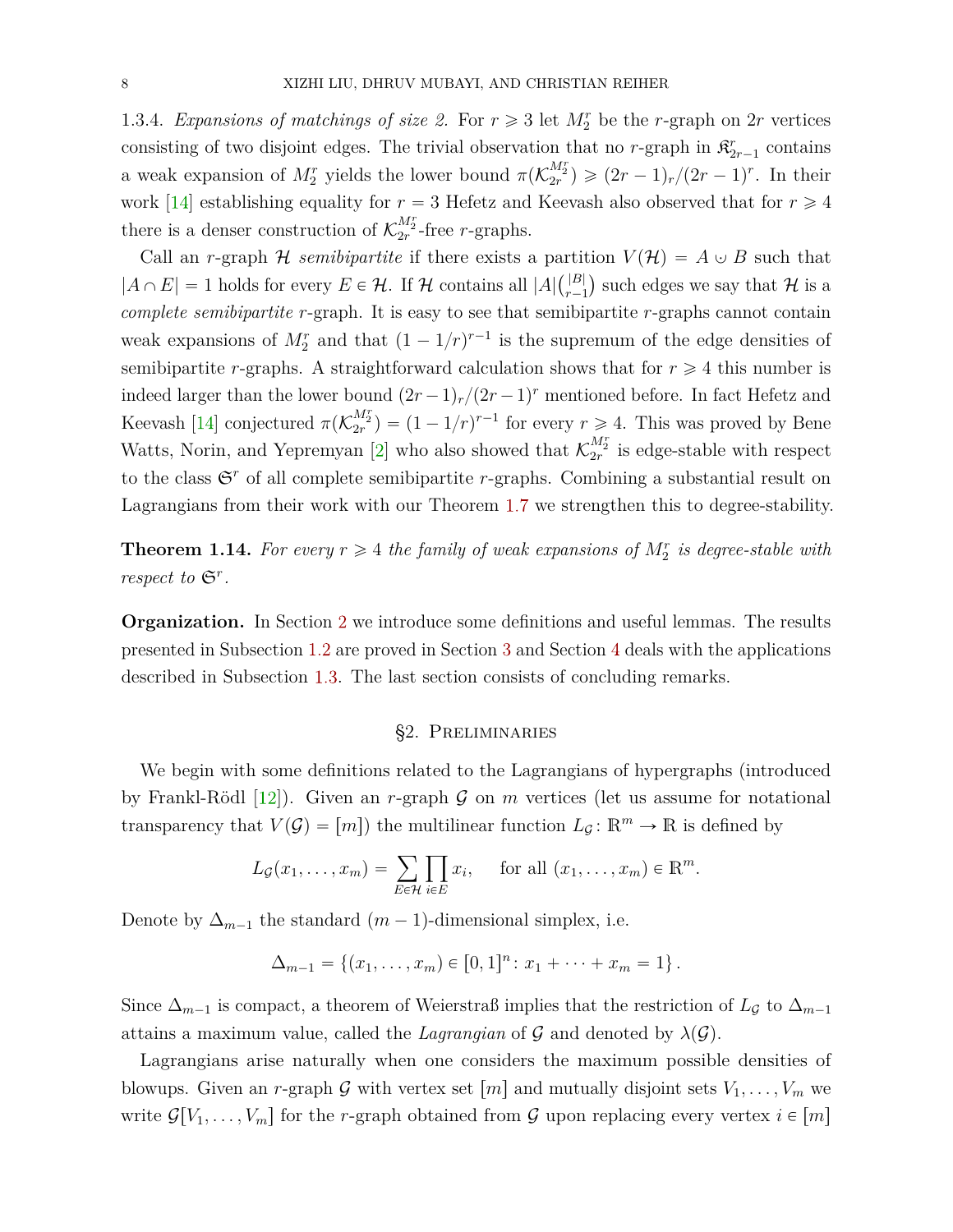by the set  $V_i$  and every edge  $\{i(1), \ldots, i(r)\} \in \mathcal{G}$  by the complete *r*-partite *r*-graph with vertex classes  $V_{i(1)}, \ldots, V_{i(r)}$ . Obviously we have

<span id="page-8-0"></span>
$$
|\mathcal{G}[V_1,\ldots,V_m]| = L_{\mathcal{G}}(|V_1|,\ldots,|V_m|) \tag{2.1}
$$

in this situation. If H is a spanning subgraph of  $\mathcal{G}[V_1, \ldots, V_m]$  we say that the partition *V*(*H*) =  $\bigcup_{i \in [m]} V_i$  is a *G-coloring* of *H*. Observe that an *r*-graph *H* admits a *G*-coloring *V* if and only if it is  $G$ -colorable. Since  $L_G$  is a homogeneous polynomial of degree  $r$ , the formula  $(2.1)$  immediately implies the following observation (e.g. see [\[11,](#page-24-5) [16\]](#page-24-9)).

**Lemma 2.1.** *Let* G *be an r-graph on m vertices. If* H *denotes an r-graph on n vertices possessing a*  $G$ -coloring  $V(\mathcal{H}) = \bigcup_{i \in [m]} V_i$  and  $x_i = |V_i|/n$  for every  $i \in [m]$ , then

$$
|\mathcal{H}| \leqslant L_{\mathcal{G}}(x_1,\ldots,x_m)n^r \leqslant \lambda(\mathcal{G})n^r.
$$

The next result, concerning the Lagrangian of the complete *r*-graph  $K_m^r$ , will be useful in proofs of stability theorems whose extremal configuration is a blowup of  $K_m^r$ .

<span id="page-8-1"></span>**Lemma 2.2.** *If*  $m \ge r \ge 2$  *and*  $(x_1, \ldots, x_m) \in \Delta_{m-1}$ *, then* 

$$
L_{K_m^r}(x_1, ..., x_m) + \frac{\binom{m}{r}}{m^{r-1}(m-1)} \sum_{i \in [m]} \left( x_i - \frac{1}{m} \right)^2 \leq \frac{1}{m^r} \binom{m}{r}.
$$

Clearly this holds with equality if  $(x_1, \ldots, x_m)$  is either  $(1/m, \ldots, 1/m)$  or a unit vector. *Proof of Lemma [2.2.](#page-8-1)* Setting  $\mu_i = L_{K_m^i}(x_1, \ldots, x_m)$  for every  $i \in [m]$ , we have  $\mu_1 = 1$  and Maclaurin's inequality implies

$$
\left(\frac{\mu_r}{\binom{m}{r}}\right)^{1/r} \leqslant \dots \leqslant \left(\frac{\mu_2}{\binom{m}{2}}\right)^{1/2} \leqslant \frac{\mu_1}{\binom{m}{1}} = \frac{1}{m}.
$$

Consequently,

$$
\frac{\mu_2}{\binom{m}{2}} \geqslant \left(\frac{\mu_r}{\binom{m}{r}}\right)^{2/r} \geqslant \left(\frac{\mu_r}{\binom{m}{r}}\right)^{2/r} \cdot \left(m^r \frac{\mu_r}{\binom{m}{r}}\right)^{(r-2)/r},
$$

i.e.,

$$
\mu_r \leqslant \frac{{m \choose r}}{m^{r-2}} \cdot \frac{\mu_2}{{m \choose 2}}.
$$

Since

$$
2\mu_2 = 1 - \sum_{i \in [m]} x_i^2 = \frac{m-1}{m} - \sum_{i \in [m]} \left( x_i - \frac{1}{m} \right)^2,
$$

the result follows.  $\Box$ 

Easy calculations based on Lemma [2.2](#page-8-1) imply the following.

<span id="page-8-2"></span>**Corollary 2.3.** *Given*  $m \ge r \ge 2$  *let*  $\zeta > 0$  *be sufficiently small. Suppose further that*  $\mathcal{H}$ *is an n-vertex r-graph admitting a*  $K_m^r$ -coloring  $V(\mathcal{H}) = \bigcup_{i \in [m]} V_i$ .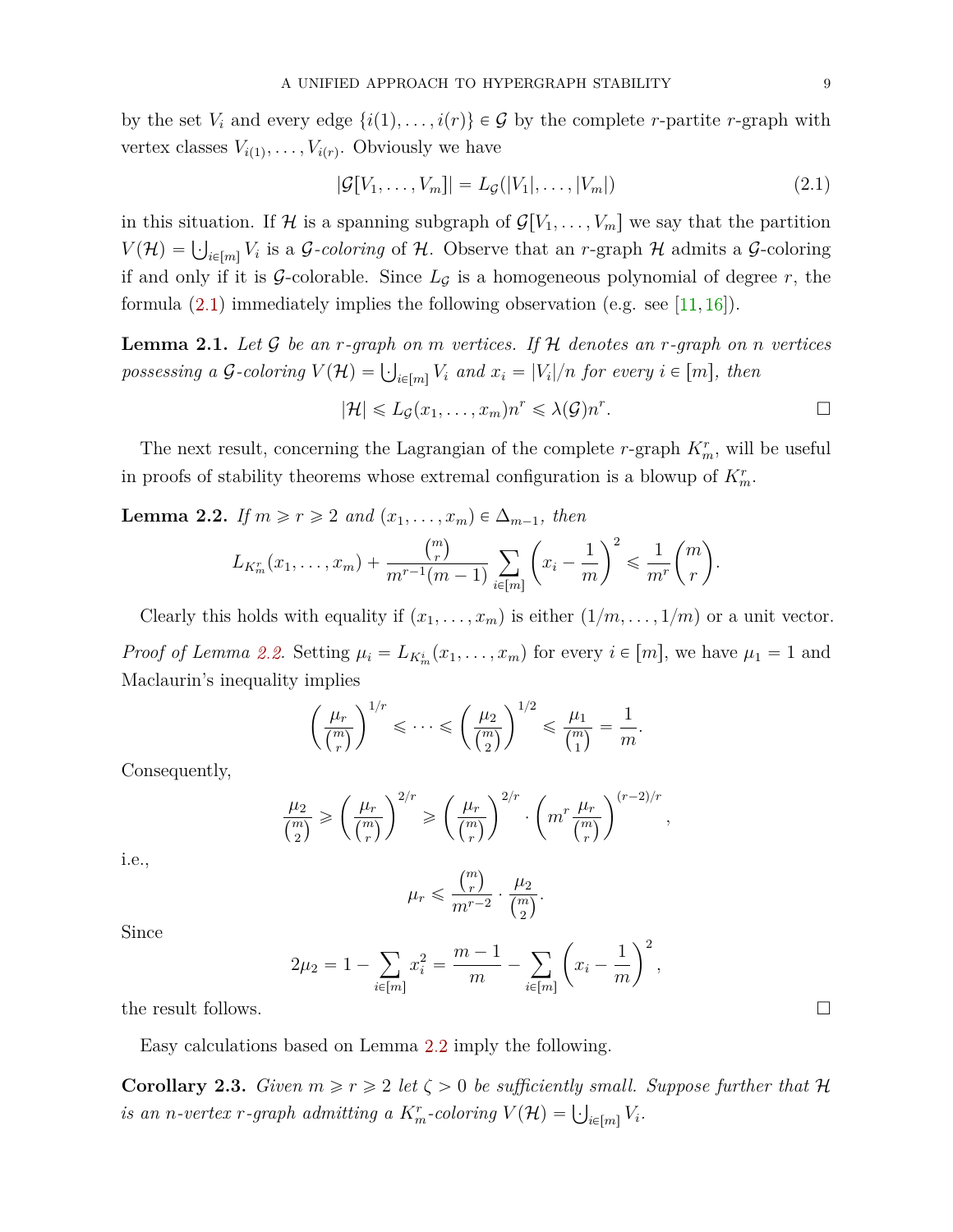- <span id="page-9-5"></span>(*a*) *If*  $|\mathcal{H}| \geqslant \left(\binom{m}{r}\right)$  ${m}^r - \zeta$  $\binom{m}{r}$ / $m^r - \zeta$ )  $n^r$ , then  $|V_i| = (1/m \pm C_1 \zeta^{1/2})n$  holds for every  $i \in [m]$ ,  $\mu_1 | \mathcal{F}| \geq (\binom{r}{r})/m - \zeta n$ , then  $\mu_1$ <br>where  $C_1 = (m^{r-1}(m-1)/\binom{m}{r})^{1/2}$ .  $\cdot$   $\overline{\phantom{a}}$
- *r*(*b*) *If*  $\delta(\mathcal{H}) \geq \left( {m-1 \choose r-1} / m^{r-1} \zeta \right)$  ${m^{r-1}} - \zeta$  $n^{r-1}$  *and*  $v \in V_i$ , *then*  $|V_j \setminus N_{\mathcal{H}}(v)| \leq 2C_1 \zeta^{1/2} n$  *holds for every*  $j \in [m] \setminus \{i\}.$ Ļ,
- <span id="page-9-7"></span> $\int \int f \, d\mathcal{H}$   $\mathcal{H} \left( \mathcal{H} \right) \geq \left( \begin{pmatrix} m-1 \\ r-1 \end{pmatrix} \right)$  ${m^{r-1}} - \zeta$  $n^{r-1}$ , then  $\left| L_{\hat{K}_m^r}(v) \setminus L_{\mathcal{H}}(v) \right|$  $\vert \leqslant C_2 \zeta^{1/2} n^{r-1}$  *holds for*<br> $\vert \frac{m-1}{C_1} \rangle_{C_2} / n^{r-2}$ *every*  $v \in V(\mathcal{H})$ , where  $\hat{K}_m^r = K_m^r[V_1, \ldots, V_m]$  and  $C_2 = r {m-1 \choose r-1} C_1/m^{r-2}$ *.*

The special case  $r = 3$  of the following lemma was stated in [\[24,](#page-24-13) Lemma 4.5]. It is straightforward to generalize the probabilistic proof provided there to the general case and we omit the details.

<span id="page-9-6"></span>**Lemma 2.4.** Fix a real  $\eta \in (0,1)$  and integers  $m, n \geq 1, r \geq 3$ . Let G be an *r*-graph *with vertex set* [*m*] and let H be an *r*-graph with  $v(H) = n$ . Consider a vertex partition  $V(\mathcal{H}) = \bigcup_{i \in [m]} V_i$  and the associated blowup  $\hat{\mathcal{G}} = \mathcal{G}[V_1, \dots, V_m]$  of  $\mathcal{G}$ *. If two sets*  $T \subseteq [m]$  $and$   $S \subseteq \bigcup_{j \notin T} V_j$  *have the properties* 

- <span id="page-9-3"></span> $|(a) |V_j| \geq (|S| + 1)|T|\eta^{1/r} n$  for all  $j \in T$ ,
- $\left[\mathcal{H}[V_{j_1}, \ldots, V_{j_r}]\right] \geq \left|\widehat{\mathcal{G}}[V_{j_1}, \ldots, V_{j_r}]\right| \eta n^r \text{ for all } \{j_1, \ldots, j_r\} \in \binom{T}{r}$ *r ,*
- <span id="page-9-8"></span>(c) and  $|L_{\mathcal{H}}(v)[V_{j_1},...,V_{j_{r-1}}]| \geq |L_{\hat{\mathcal{G}}}(v)[V_{j_1},...,V_{j_{r-1}}]| - \eta n^{r-1}$  for all  $v \in S$  and all  $\{j_1, \ldots, j_{r-1}\} \in {T \choose r}$  $_{r-1}^{T}$ ),

*then there exists a selection of vertices*  $u_j \in V_j$  *for all*  $j \in [T]$  *such that*  $U = \{u_j : j \in T\}$ *satisfies*  $\widehat{\mathcal{G}}[U] \subseteq \mathcal{H}[U]$  and  $L_{\widehat{\mathcal{G}}}(v)[U] \subseteq L_{\mathcal{H}}(v)[U]$  for all  $v \in S$ *. In particular, if*  $\mathcal{H} \subseteq \widehat{\mathcal{G}}$ *, then*  $\hat{\mathcal{G}}[U] = \mathcal{H}[U]$  *and*  $L_{\hat{\mathcal{G}}}(v)[U] = L_{\mathcal{H}}(v)[U]$  *for all*  $v \in S$ *.* 

For the proof of the following standard fact we refer to [\[24,](#page-24-13) Lemma 4.2].

<span id="page-9-0"></span>**Fact 2.5.** Let F be a family of r-graphs and let H be an F-free r-graph on n vertices. If H *has at least*  $(\pi(\mathcal{F})/r! - \varepsilon) n^r$  *edges, then* 

- <span id="page-9-1"></span>(*a*) the set  $Z_{\varepsilon}(\mathcal{H}) = \{u \in V(\mathcal{H}) : d_{\mathcal{H}}(u) \leqslant (\pi(\mathcal{F})/(r-1)! - 2\varepsilon^{1/2})\}$  $n^{r-1}$ *has size at most*  $\varepsilon^{1/2}n$ *,*
- <span id="page-9-4"></span>(*b*) and the *r*-graph  $\mathcal{H}' = \mathcal{H} - Z_{\varepsilon}(\mathcal{H})$  satisfies  $\delta(\mathcal{H}') > (\pi(\mathcal{F})/(r-1)! - 3\varepsilon^{1/2})$  $n^{r-1}$ .  $\square$

§3. PROOF OF THE MAIN RESULT: THE Ψ-TRICK

<span id="page-9-2"></span>We prove Theorems [1.4,](#page-3-2) [1.7,](#page-3-0) and [1.8](#page-3-3) in this section. To this end the following pieces of notation will be convenient: If C denotes an equivalence class of some hypergraph  $\mathcal{H}$ , we write  $d_{\mathcal{H}}(C)$  for the common degree of the vertices in *C* and  $L_{\mathcal{H}}(C)$  for their common link. Given a class of hypergraphs  $\mathfrak H$  we denote the class of spanning subgraphs of members of  $\mathfrak{H}$  by  $\mathfrak{H}^+$ , i.e. we set

$$
\mathfrak{H}^+ = \{ \mathcal{H} \colon \text{there is } \mathcal{H}' \in \mathfrak{H} \text{ with } V(\mathcal{H}) = V(\mathcal{H}') \text{ and } \mathcal{H} \subseteq \mathcal{H}' \}.
$$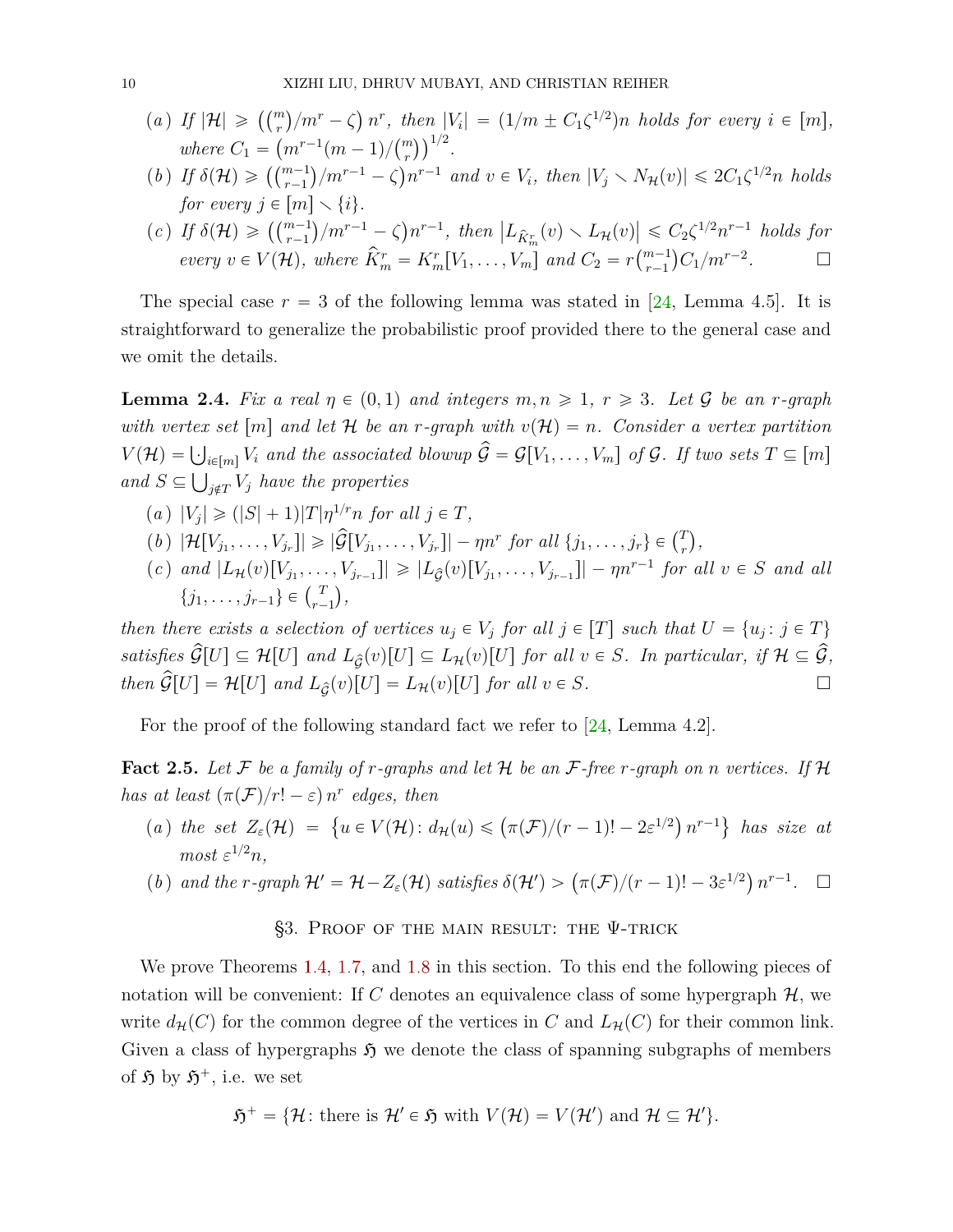If  $\mathfrak H$  is hereditary, this is the same as the class of (not necessarily spanning) subgraphs of members of  $\mathfrak{H}$ .

*Proof of Theorem [1.4.](#page-3-2)* Fix  $n \in \mathbb{N}$ . The lower bound  $ex(n, \mathcal{F}) \geq \mathfrak{h}(n)$  is an immediate consequence of the fact that all members of  $\mathfrak{H}$  are F-free. So it remains to establish the upper bound  $ex(n, \mathcal{F}) \leq \mathfrak{h}(n)$ .

Suppose that it is not true and let  $\mathcal H$  be an  $\mathcal F$ -free *r*-graph on *n* vertices with more than  $\mathfrak{h}(n)$  edges chosen in such a way that the number *m* of its equivalence classes is minimum. Let  $C_1, \ldots, C_m$  denote the equivalence classes of  $\mathcal{H}$ .

Due to  $|\mathcal{H}| > \mathfrak{h}(n)$  we know that H cannot be symmetrized. In other words, there exist  $i, j \in [m]$  such that the graph  $\partial_{r-2}H$  is not complete between  $C_i$  and  $C_j$ . Without loss of generality we may assume that  $\{i, j\} = \{1, 2\}$  and  $d_{\mathcal{H}}(C_1) \leq d_{\mathcal{H}}(C_2)$ . In view of the definition of equivalence there are actually no edges between  $C_1$  and  $C_2$  in  $\partial_{r-2}H$ .

Now let  $\mathcal{H}'$  be the unique *r*-graph satisfying  $V(\mathcal{H}') = V(\mathcal{H})$ ,  $\mathcal{H}' - C_1 = \mathcal{H} - C_1$ , and  $L_{\mathcal{H}'}(v) = L_{\mathcal{H}}(w)$  for all  $v \in C_1$  and  $w \in C_2$ . Observe that  $\{C_1 \cup C_2, C_3, \ldots, C_m\}$  is a refinement of the partition of  $V(\mathcal{H}')$  into equivalence classes of  $\mathcal{H}',$  for which reason  $\mathcal{H}'$ has fewer than *m* equivalence classes. Together with

$$
|\mathcal{H}'| = |\mathcal{H}| + |C_1| \left( d_{\mathcal{H}}(C_2) - d_{\mathcal{H}}(C_1) \right) \geq |\mathcal{H}| > \mathfrak{h}(n)
$$

and our minimal choice of m this implies that  $\mathcal{H}'$  cannot be  $\mathcal{F}\text{-free}$ . As there exists a homomorphism from  $\mathcal{H}'$  to  $\mathcal{H}$ , it follows that  $\mathcal{H}$  fails to be F-hom-free. But, as F is blowup-invariant, this contradicts the assumption that  $\mathcal{H}$  be  $\mathcal{F}\text{-free}$ .

For the proof of Theorem [1.7](#page-3-0) it will be convenient to say for  $\zeta > 0$  and  $N_0 \in \mathbb{N}$  that a family F of r-graphs is  $(\zeta, N_0)$ -vertex-extendable with respect to a class of r-graphs  $\mathfrak H$  if using the notation of Definiton [1.6](#page-3-1)  $\zeta$  and  $N_0$  exemplify the vertex-extendibility of  $\mathcal F$  with respect to  $\mathfrak{H}$ . The next lemma shows that vertex-extendibility can be used iteratively.

<span id="page-10-0"></span>**Lemma 3.1.** *Suppose that the nondegenerate family* F *of r*-graphs is  $(2\varepsilon, N_0)$ -vertex*extendable with respect to a class*  $\mathfrak{H}$  *of*  $\mathcal{F}$ *-free r-graphs, where*  $\varepsilon \in (0, 1/2)$  *and*  $N_0 \in \mathbb{N}$ *. Let*  $H$  *be an*  $F$ *-free r-graph on*  $n \geq 2N_0$  *vertices satisfying*  $\delta(H) \geq (\pi(F)/(r-1)!-\varepsilon)n^{r-1}$ *. If there exists a set*  $S \subseteq V(\mathcal{H})$  *with*  $|S| \leq \varepsilon n$  *and*  $(\mathcal{H} - S) \in \mathfrak{H}^+$ *, then*  $\mathcal{H} \in \mathfrak{H}^+$ *.* 

*Proof of Lemma [3.1.](#page-10-0)* Choose a minimal set  $S' \subseteq S$  with  $(\mathcal{H} - S') \in \mathfrak{H}^+$ . If  $S' = \emptyset$  we are done, so suppose for the sake of contradiction that there exists a vertex  $v \in S'$ . Setting  $S'' = S' \setminus \{v\}$  and  $\mathcal{H}'' = \mathcal{H} - S''$  we have  $v(\mathcal{H}'') \geq n - |S| \geq (1 - \varepsilon)n \geq n/2 \geq N_0$  and

$$
\delta(\mathcal{H}'') \geq \delta(\mathcal{H}) - |S''|n^{r-2} > (\pi(\mathcal{F})/(r-1)! - \varepsilon)n^{r-1} - \varepsilon n^{r-1}
$$
  
\n
$$
\geq (\pi(\mathcal{F})/(r-1)! - 2\varepsilon)v(\mathcal{H}'')^{r-1}.
$$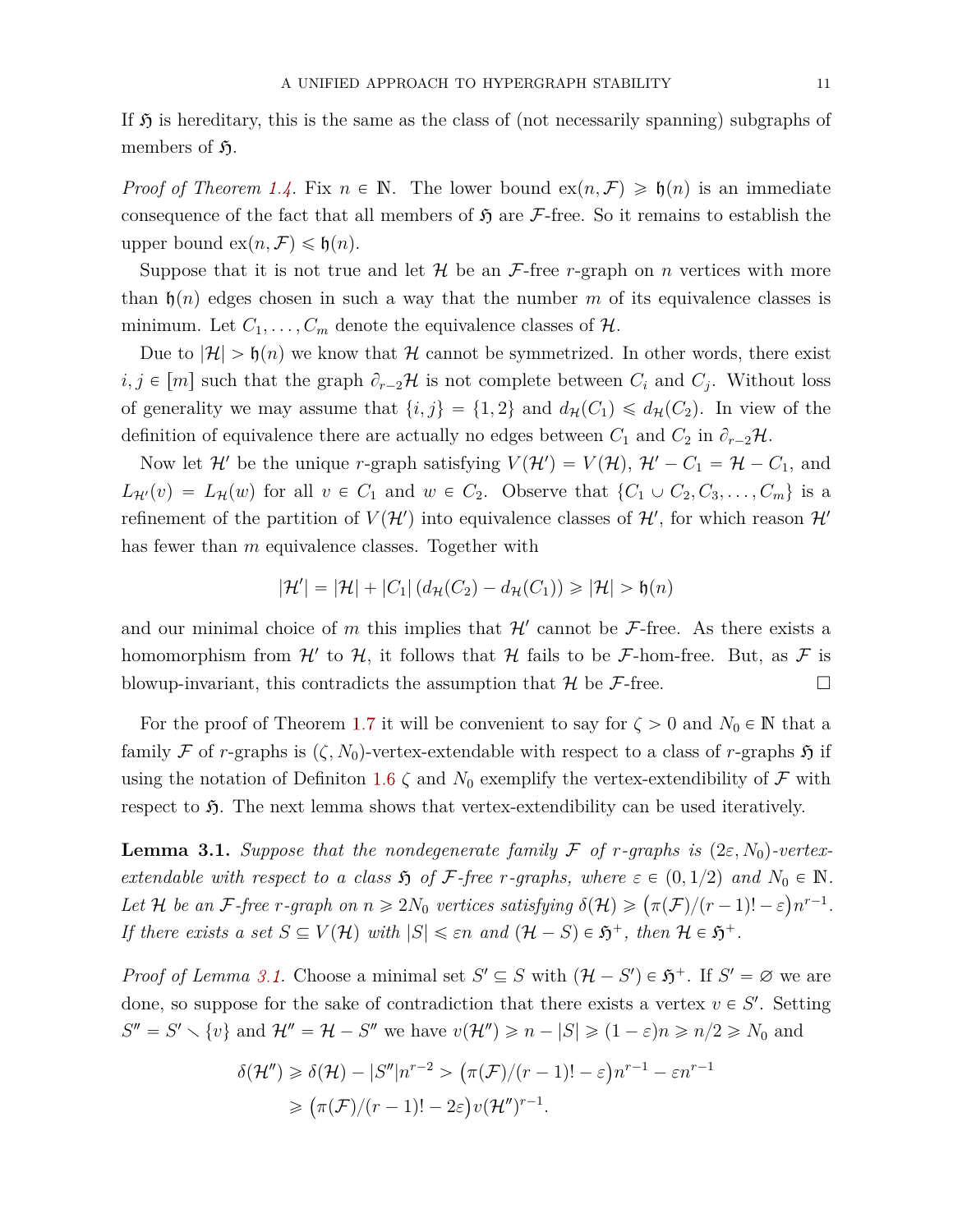Moreover, we are assuming that  $\mathcal{H}'' - v = \mathcal{H} - S'$  is in  $\mathfrak{H}^+$ . So by vertex-extendibility  $\mathcal{H}''$ belongs to  $\mathfrak{H}^+$  as well and  $S''$  contradicts the minimality of  $S'$ .

Next we shall show the following strengthening of Theorem [1.7](#page-3-0) which also allows vertices of low degree in the almost extremal F-free graphs. Recall that the sets  $Z_{\varepsilon}(\mathcal{H})$  appearing below were defined in Fact [2.5](#page-9-0) (*[a](#page-9-3)* ).

<span id="page-11-0"></span>**Theorem 3.2.** Let F be a blowup-invariant nondegenerate family of r-graphs and let  $\mathfrak{H}$ *be a hereditary class of* F*-free r-graphs. If* F *is symmetrized-stable and vertex-extendable with respect to*  $\mathfrak{H}$ , then there are  $\varepsilon > 0$  and  $N_0 \in \mathbb{N}$  such that every F-free *r*-graph H on  $n \geq N_0$  *vertices with*  $|\mathcal{H}| > (\pi(\mathcal{F})/r! - \varepsilon) n^r$  *satisfies*  $\mathcal{H} - Z_{\varepsilon}(\mathcal{H}) \in \mathfrak{H}^+$ .

The proof involves the following invariant of hypergraphs: If  $C_1, \ldots, C_m$  are the equivalence classes of an *r*-graph  $H$ , we set  $\Psi(\mathcal{H}) = \sum_i |C_i|^2$ .

<span id="page-11-1"></span>*Proof of Theorem [3.2.](#page-11-0)* Choose  $\varepsilon \in (0, 1/36)$  so small and  $N_0 \in \mathbb{N}$  so large that

- (*1*) the symmetrized stability of F with respect to  $\mathfrak{H}$  is exemplified by  $\varepsilon$  and  $N_0$
- <span id="page-11-2"></span>(2) and F is  $(6\varepsilon^{1/2}, N_0/3)$ -vertex-extendable with respect to 5.

Now we fix  $n \geq N_0$  and, assuming that the conclusion fails for *n*-vertex hypergraphs  $H$ , we pick a counterexample H with  $v(H) = n$  such that the pair  $(|H|, \Psi(H))$  is lexicographically maximal (which makes sense, as *n* is fixed). Let  $C_1, \ldots, C_m$  be the equivalence classes of H.

Setting  $Z = Z_{\varepsilon}(\mathcal{H})$  we have  $(\mathcal{H} - Z) \notin \mathfrak{H}^+$  and, as  $\mathfrak{H}$  is hereditary,  $\mathcal{H} \notin \mathfrak{H}^+$  follows. Now  $(1)$  $(1)$  $(1)$  informs us that  $\mathcal H$  is not symmetrized. So without loss of generality we may suppose that  $\partial_{r-2}$ **H** has no edges between  $C_1$  and  $C_2$  and that  $(d_{\mathcal{H}}(C_1), |C_1|) \leq_{\text{lex}} (d_{\mathcal{H}}(C_2), |C_2|)$ , where  $\leq_{\text{lex}}$  means lexicographic ordering.

Now we pick two arbitrary vertices  $v_1 \in C_1$  and  $v_2 \in C_2$  and symmetrize only them, i.e., we let  $\mathcal{H}'$  be the *r*-graph with  $V(\mathcal{H}') = V(\mathcal{H}),$   $\mathcal{H}' - v_1 = \mathcal{H} - v_1$  and  $L_{\mathcal{H}'}(v_1) = L_{\mathcal{H}}(v_2)$ . Clearly, if  $d_{\mathcal{H}}(v_1) < d_{\mathcal{H}}(v_2)$ , then  $|\mathcal{H}'| > |\mathcal{H}|$ . Moreover, if  $d_{\mathcal{H}}(v_1) = d_{\mathcal{H}}(v_2)$ , then  $|\mathcal{H}'| = |\mathcal{H}|$ ,  $|C_1| \leqslant |C_2|$ , and

$$
\Psi(\mathcal{H}') - \Psi(\mathcal{H}) \geq (|C_1| - 1)^2 + (|C_2| + 1)^2 - |C_1|^2 - |C_2|^2 = 2(|C_2| - |C_1| + 1) \geq 2.
$$

In both cases  $(|\mathcal{H}'|, \Psi(\mathcal{H}'))$  is lexicographically larger than  $(|\mathcal{H}|, \Psi(\mathcal{H}))$  and our choice of H implies  $\mathcal{H}' - Z_{\varepsilon}(\mathcal{H}') \in \mathfrak{H}^+$  $\mathcal{H}' - Z_{\varepsilon}(\mathcal{H}') \in \mathfrak{H}^+$  $\mathcal{H}' - Z_{\varepsilon}(\mathcal{H}') \in \mathfrak{H}^+$ . By Fact [2.5](#page-9-0) (*a*) the set  $Q = Z_{\varepsilon}(\mathcal{H}') \cup \{v_1\}$  satisfies  $|Q| \leq \varepsilon^{1/2} n + 1 < 2\varepsilon^{1/2} n$ . Since  $\mathfrak{H}$  is hereditary, the *r*-graph  $\mathcal{H} - Q = \mathcal{H}' - Q$  belongs to  $\mathfrak{H}^+$ . Now Fact [2.5](#page-9-0) ([b](#page-9-4)) and ([2](#page-11-2)) show that Lemma [3.1](#page-10-0) applies to  $3\varepsilon^{1/2}$ ,  $2N_0/3$ ,  $\mathcal{H} - (Q \cap Z)$ , and  $Q \setminus Z$  here in place of  $\varepsilon$ ,  $N_0$ ,  $\mathcal{H}$ , and  $S$  there. Thus  $\mathcal{H} - (Q \cap Z)$  belongs to  $\mathfrak{H}^+$  and, since  $\mathfrak{H}$  is hereditary, this yields the contradiction  $(\mathcal{H} - Z) \in \mathfrak{H}^+$ .  $\overline{a}$ .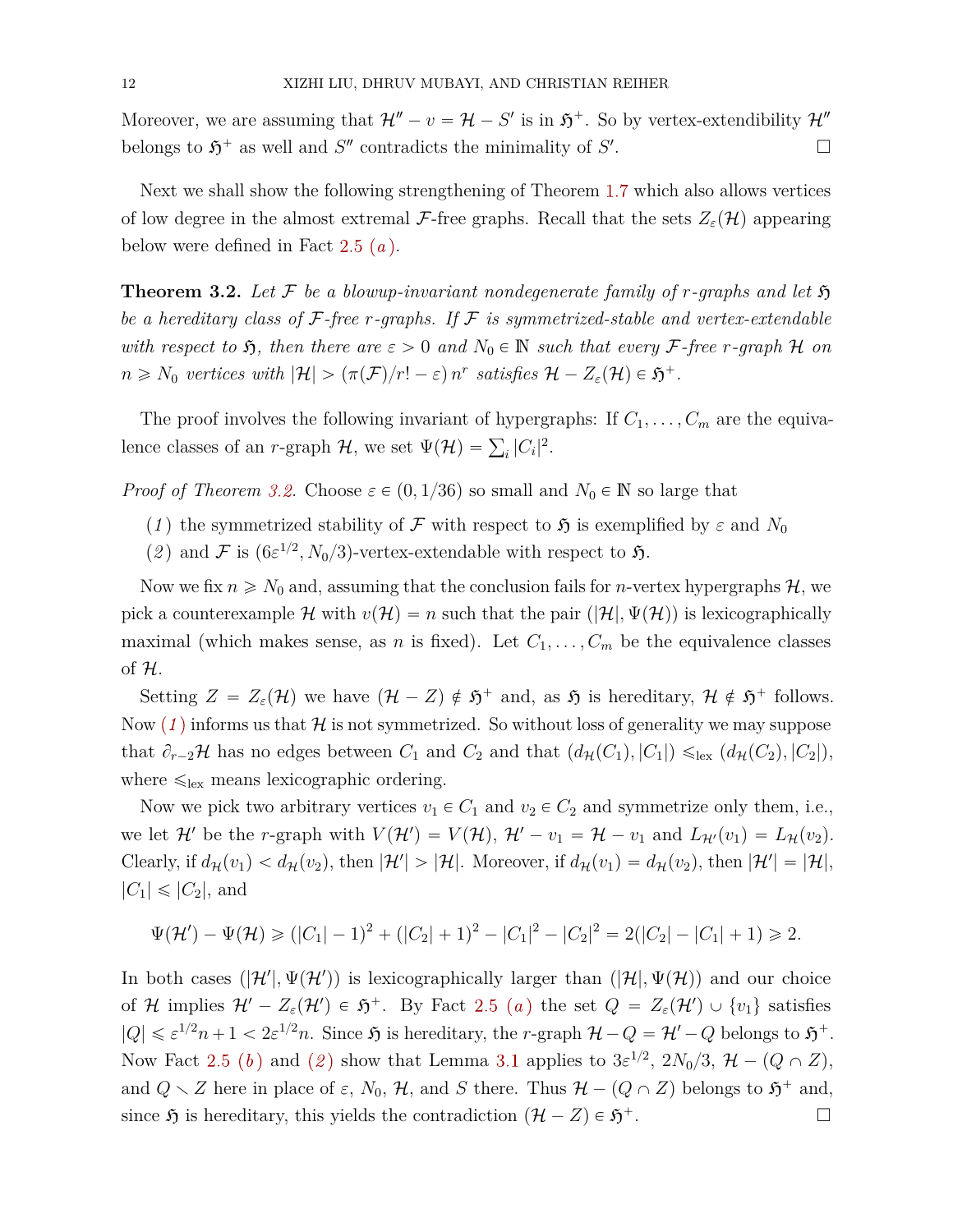*Proof of Theorem [1.7.](#page-3-0)* If H satisfies  $\delta(\mathcal{H}) > (\pi(\mathcal{F})/(r-1)! - \varepsilon) n^{r-1}$ , then

$$
Z_{\varepsilon}(\mathcal{H}) = \varnothing
$$
 and  $|\mathcal{H}| = \frac{1}{r} \sum_{v \in V(\mathcal{H})} d_{\mathcal{H}}(v) > (\pi(\mathcal{F})/r! - \varepsilon) n^{r}.$ 

Therefore, Theorem [3.2](#page-11-0) implies Theorem [1.7.](#page-3-0)

Finally we prove Theorem [1.8](#page-3-3) using Lemma [3.1.](#page-10-0)

*Proof of Theorem [1.8.](#page-3-3)* Pick  $\delta \in (0, 1/2)$  and  $N'_0 \in \mathbb{N}$  such that  $\mathcal F$  is  $(2\delta, N'_0)$ -vertexextendable with respect to  $\mathfrak{H}$ . The vertex stability of F with respect to  $\mathfrak{H}$  applied to *δ* yields some  $\varepsilon > 0$  and  $N_0 \in \mathbb{N}$  (see Definition [1.2](#page-1-1) (*b*[\)\)](#page-1-2). We may assume that  $\varepsilon \leq \delta$ and  $N_0 \geqslant 2N'_0$ .

Now let  $\mathcal{H}$  be an  $\mathcal{F}$ -free *r*-graph on  $n \geq N_0$  vertices with  $\delta(\mathcal{H}) \geqslant (\pi(\mathcal{F})/(r-1)!-\varepsilon)$  $n^{r-1}$ . Now let *R* be an *f*-inee *r*-graph on  $n \geq r_0$  vertices with  $\sigma(\mathcal{H}) \geq (n(\mathcal{F})/(r-1))-\varepsilon/n$ .<br>We are to prove  $\mathcal{H} \in \mathfrak{H}^+$ . It follows from  $r|\mathcal{H}| = \sum_{v \in V(\mathcal{H})} d_{\mathcal{H}}(v)$  that  $|\mathcal{H}| \geq (\pi(\mathcal{F})/r! - \varepsilon) n^r$ So by the vertex-stability of  $\mathcal F$  there exists a set  $B \subseteq V(\mathcal H)$  of size at most  $\delta n$  such that the *r*-graph  $\mathcal{H}' = \mathcal{H} - B$  is a member of  $\mathfrak{H}^+$ . Since  $\delta(\mathcal{H}) \geqslant (\pi(\mathcal{F})/(r-1)! - \delta) n^{r-1}$  and  $n \ge 2N'_0$  it follows from Lemma [3.1](#page-10-0) and our choice of  $\delta$  that  $\mathcal{H} \in \mathfrak{H}$  $\overline{a}$ .

## §4. Applications

<span id="page-12-1"></span><span id="page-12-0"></span>4.1. **Graphs.** In this subsection we prove Theorem [1.9.](#page-4-3) As we have already mentioned, its part (*[b](#page-4-0)* ) is due to Erdős and Simonovits [\[9\]](#page-23-3), who proved that for every edge-critical graph *F* with  $\chi(F) = \ell + 1 \geq 3$  there exists some  $N_0 \in \mathbb{N}$  such that every graph *G* on  $n \ge N_0$  vertices whose minimum degree is larger than  $\frac{3\ell-4}{3\ell-1}n + O(1)$  either contains *F* or is  $\ell$ -colorable. Consequently, all edge-critical families of graphs are degree-stable with respect to K*`* .

Now suppose, conversely, that some graph family  $\mathcal F$  is degree-stable with respect to the class  $\mathfrak{K}_{\ell}$ , where  $\ell \geq 2$ . This means, in particular, that for every  $n \geq \ell + 1$  the graph  $T^+(n, \ell)$  obtained from the *n*-vertex  $\ell$ -partite Turán graph by inserting an additional edge into one of its vertex classes cannot be  $\mathcal{F}\text{-free}$ . Moreover, there cannot exist a graph  $F' \in \mathcal{F}$  with  $\chi(F') \leq \ell$ , for then some member of  $\mathfrak{K}_{\ell}$  would fail to be  $\mathcal{F}$ -free (as demanded by Definition [1.2\)](#page-1-1). So altogether, F needs to contain an edge-critical graph *F* with  $\chi(F) = \chi(\mathcal{F}) = \ell + 1$ . In other words, F is indeed edge-critical.

We are left with proving part (*[a](#page-4-1)* ) of Theorem [1.9.](#page-4-3) The forward implication from vertex stability to matching-criticality is very similar to the argument in the previous paragraph, but instead of the graphs  $T^+(n, \ell)$  one considers graphs obtained from Turán graphs by inserting (almost) perfect matchings into one of their partition classes. Omitting further details we proceed to the backwards implication. It clearly suffices to treat families consisting of a single graph.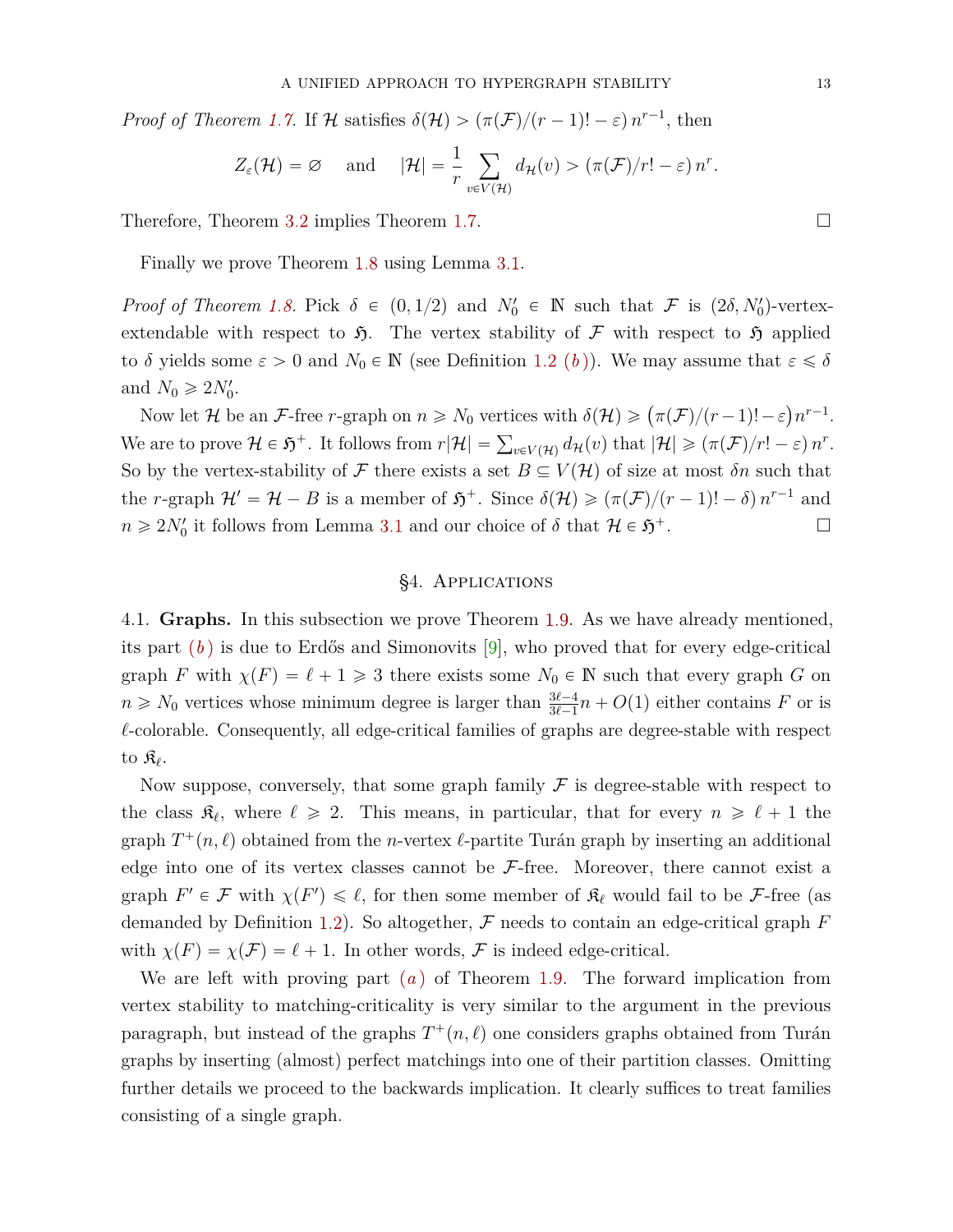<span id="page-13-0"></span>**Lemma 4.1.** *Let F be a graph with*  $\chi(F) = \ell + 1 \geq 3$ *. If F is matching-critical, then F is vertex-stable with respect to*  $\mathfrak{K}_{\ell}$ .

*Proof of Lemma [4.1.](#page-13-0)* Given  $\delta > 0$  we choose  $\varepsilon, \eta > 0$  and  $N_0 \in \mathbb{N}$  obeying the hierarchy  $N_0^{-1} \ll \varepsilon \ll \eta \ll \delta$ . Suppose that *G* is an *F*-free graph on  $n \ge N_0$  vertices with at least  $\frac{\ell-1}{2\ell} - \varepsilon$ )  $n^2$  edges. We are to prove that *G* can be made  $\ell$ -partite by deleting at most *δn* vertices. Theorem [1.1](#page-1-0) yields a partition  $V(G) = \bigcup_{i \in [\ell]} V_i$  such that  $\sum_{i \in [\ell]} |G[V_i]| \le \eta n^2$ . Set " \*

$$
X_i = \left\{ x \in V_i : \text{ there is } j \in [\ell] \setminus \{i\} \text{ such that } |V_j \setminus N(x)| \ge \frac{n}{3\ell v(F)} \right\}
$$

for every  $i \in [\ell]$ . Since  $|G[V_i, V_j]| \geq |V_i||V_j| - 2\eta n^2$  holds for all distinct  $i, j \in [\ell]$ , we have  $|X_i| \leq 6(\ell-1)\ell v(F)\eta n \leq \delta n/2\ell$  for every  $i \in [\ell].$ 

Recall that there is a matching *M* such that  $\chi(F-M) \leq \ell$ . If for some  $i \in [\ell]$  there are |M| independent edges  $e_1, \ldots, e_{|M|}$  in  $G[V_i \setminus X_i]$  we can find a copy of F in G where these edges  $e_1, \ldots, e_{|M|}$  play the rôle of M. So by  $F \nsubseteq G$  such matchings do not exist and it follows that for every  $i \in [\ell]$  there is a set  $Y_i \subseteq V_i \setminus X_i$  of size  $|Y| \leq 2|M|$  covering all edges. Now the set  $Q = \bigcup_{i \in [\ell]} (X_i \cup Y_i)$  has size at most  $\delta n/2 + 2\ell |M| \le \delta n$  and  $G - Q$  is  $\ell$ -partite.

<span id="page-13-2"></span>4.2. **Cancellative hypergraphs and generalized triangles.** The goal of this subsec-tion is to deduce Theorem [1.10](#page-5-0) from Theorem [1.7.](#page-3-0) We commence by introducing a class  $\mathfrak{T}_r$ of  $\Sigma_r$ -free *r*-graphs which is larger than  $\mathfrak{K}^r_r$ .

For integers  $n \ge r \ge \ell \ge 1$  we call an *r*-graph G on *n* vertices an  $(n, r, \ell)$ -system if every *l*-subset of  $V(\mathcal{G})$  is contained in at most one edge. As shown in [\[11,](#page-24-5) [21,](#page-24-14) [22,](#page-24-15) [33,](#page-25-6) [35\]](#page-25-5), the Turán problem for  $\Sigma_r$  is closely related to  $(n, r, r - 1)$ -systems. Given any  $r \geq 3$ we write  $\mathfrak{T}_r$  for the class of all blowups of 2-covered  $(n, r, r - 1)$ -systems. Since  $K_r^r$  is a 2-covered  $(r, r, r - 1)$ -system, we have  $\mathfrak{K}^r_r \subseteq \mathfrak{T}_r$ . Perhaps at first sight surprisingly, we shall apply Theorem [1.7](#page-3-0) to  $\mathcal{F} = \Sigma_r$  and  $\mathfrak{H} = \mathfrak{T}_r$ . This choice of  $\mathfrak{H}$  is forced upon us due to the symmetrized stability assumption and the following fact.

<span id="page-13-1"></span>**Lemma 4.2.** For  $r \geq 3$  a  $\Sigma_r$ -free *r*-graph is symmetrised if and only if it is a proper *blowup of some 2-covered*  $(n, r, r - 1)$ *-system.* 

*Proof of Lemma [4.2.](#page-13-1)* Suppose first that  $H$  is a symmetrised  $\Sigma_r$ -free *r*-graph. Being a symmetrised hypergraph,  $H$  is a proper blowup of some 2-covered *r*-graph  $T$ . If  $T$  fails to be a  $(v(\mathcal{T}), r, r - 1)$ -system, then there are edges  $B, C \in \mathcal{T}$  such that  $|B \cap C| = r - 1$ . Since  $\mathcal T$  is 2-covered, some edge  $A \in \mathcal T$  contains the two-element set  $B \triangle C$ . Now  $\{A, B, C\}$ is a subgraph of  $\mathcal T$  belonging to  $\Sigma_r$ , contrary to  $\mathcal H$  being  $\Sigma_r$ -free. This proves that  $\mathcal T$  is indeed a  $(v(\mathcal{T}), r, r - 1)$ -system.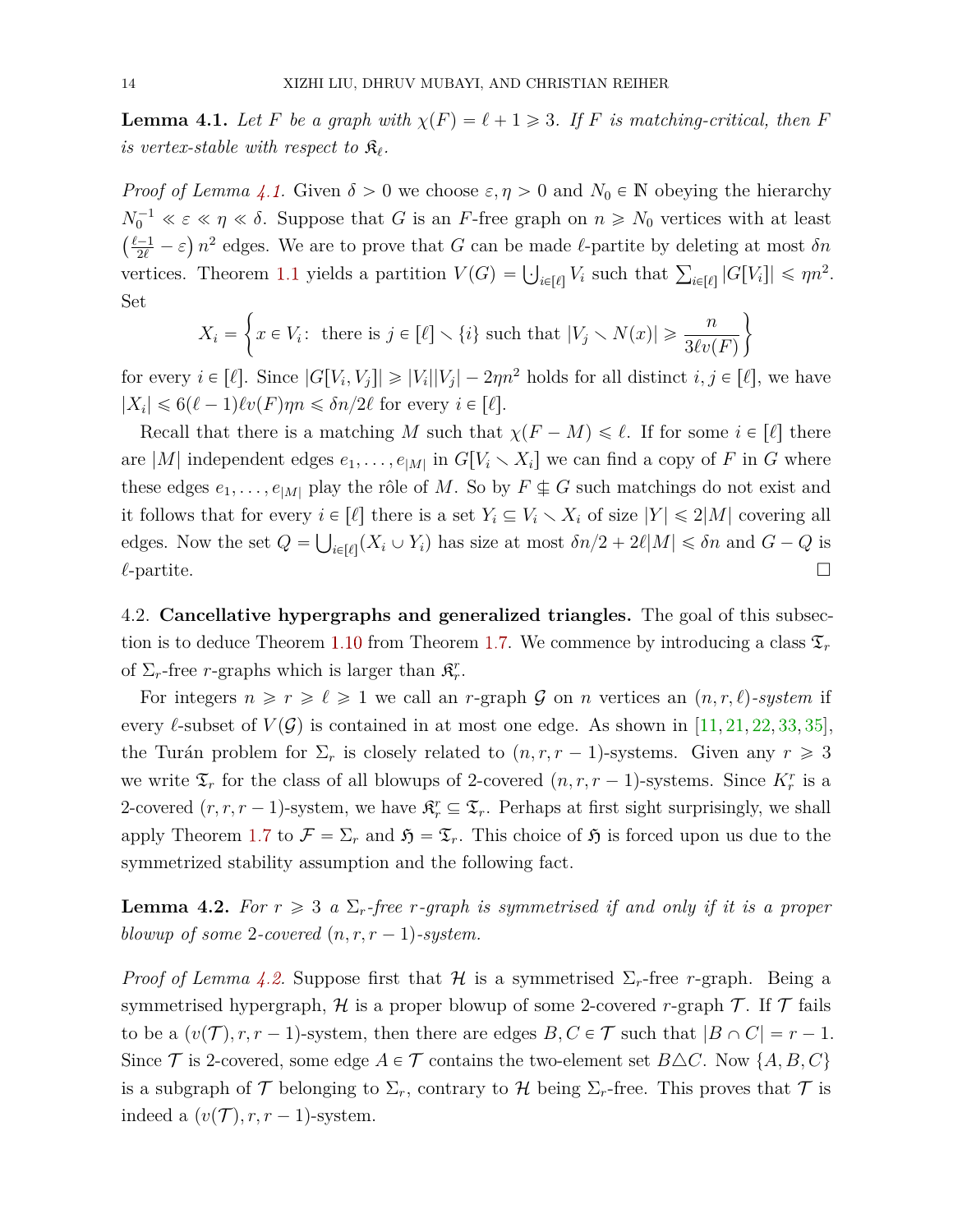In the converse direction, proper blowups of 2-covered  $(n, r, r - 1)$ -systems are clearly symmetrised and an argument similar to the previous paragraph shows that they are  $\Sigma_r$ -free as well.

Proceeding with our intended application of Theorem [1.7](#page-3-0) we observe that due to being closed under the formation of homomorphic images  $\Sigma_r$  is blow-up invariant. Moreover,  $\mathfrak{T}_r$ is clearly hereditary and and the previous lemma shows that  $\Sigma_r$  is symmetrized-stable with respect to  $\mathfrak{T}_r$ . So it remains to verify vertex-extendibility for  $r \in \{3, 4\}$ . As the following lemma demonstrates, for this task we may restrict our attention to  $\mathfrak{K}^r_r$  rather than  $\mathfrak{T}_r$ .

<span id="page-14-0"></span>**Lemma 4.3.** For  $r \in \{3, 4\}$  there exists  $\varepsilon_r > 0$  such that every  $\mathcal{H} \in \mathfrak{T}_r$  with minimum *degree*  $\delta(\mathcal{H}) > (r^{1-r} - \varepsilon_r)n^{r-1}$  *belongs to*  $\mathfrak{K}_r^r$ *.* 

*Proof of Lemma [4.3.](#page-14-0)* Choose  $\varepsilon_3$ ,  $\varepsilon_4 > 0$  sufficiently small and suppose that for some  $r \in \{3, 4\}$  an *r*-graph  $\mathcal{H} \in \mathfrak{T}_r$  has *n* vertices and minimum degree at least  $(r^{1-r} - \varepsilon_r) n^{r-1}$ . Without loss of generality we can suppose that  $\mathcal H$  is a proper blowup of some (not necessarily 2-covered)  $(m, r, r - 1)$ -system  $\mathcal T$  with  $V(\mathcal T) = [m]$ . Write  $\mathcal H = \mathcal T[V_1, \ldots, V_m]$  and set  $x_i = |V_i|/n$  for every  $i \in [m]$ .

Since  $d_{\mathcal{H}}(v) = L_{L_{\mathcal{T}}(i)}(x_1, \ldots, x_m) n^2$  holds for all  $v \in V_i$  and  $i \in [m]$ , the minimum degree assumption yields  $L_{L_{\mathcal{T}}(i)}(x_1, \ldots, x_m) \geq r^{1-r} - \varepsilon_r$  for every  $i \in [m]$ . On the other hand, as every  $(r-1)$ -subset of  $V(\mathcal{T})$  in contained in at most one edge of  $\mathcal{T}$ , we have  $E_{i\in[m]} L_{L\tau(i)}(x_1,\ldots,x_m) \leqslant L_{K_m^{r-1}}(x_1,\ldots,x_m)$ . It follows that ˙

<span id="page-14-1"></span>
$$
(r^{1-r} - \varepsilon_r) m \le \sum_{i \in [m]} L_{L_{\mathcal{T}}(i)}(x_1, \dots, x_m) \le \lambda(K_m^{r-1}) = \binom{m}{r-1} / m^{r-1}.
$$
 (4.1)

Now for  $r = 3$  a sufficiently small choice of  $\varepsilon_3$  guarantees  $m \in \{2, 3\}$ ; so  $\mathcal T$  consists of a single edge and  $\mathcal{H} \in \mathbb{R}_3^3$ . In the 4-uniform case [\(4.1\)](#page-14-1) leads to  $m \in \{4, 5\}$ ; since there exists no 2-covered  $(5, 4, 3)$ -system, the case  $m = 5$  is impossible and thus we have indeed  $\mathcal{H} \in \mathbb{R}^4_4$ .  $\square$ 

Due to the lower bound  $\pi(\Sigma_r) \geq r!/r^r$ , which follows from the fact that *r*-graphs in  $\mathfrak{K}^r_r$ are  $\Sigma_r$ -free, the next lemma will imply that for  $r \in \{3, 4\}$  the family  $\Sigma_r$  is vertex-extendable with respect to  $\mathfrak{T}_r$ .

<span id="page-14-2"></span>**Lemma 4.4.** For every integer  $r \geq 2$  there exist  $\zeta > 0$  and  $N_0 \in \mathbb{N}$  such that every  $\Sigma_r$ -free *r*-graph H on  $n \geq N_0$  vertices which has minimum degree  $\delta(\mathcal{H}) \geqslant (r^{1-r} - \zeta)n^{r-1}$  and *possesses a vertex v such*  $H - v$  *is*  $K_r^r$ -*colorable is*  $K_r^r$ -*colorable itself.* 

*Proof of Lemma [4.4.](#page-14-2)* Given  $r \ge 2$  we choose appropriate constants  $\zeta > 0$  and  $N_0 \in \mathbb{N}$ fitting into the hierarchy  $N_0^{-1} \ll \zeta \ll r^{-1}$ . Now let  $\mathcal H$  be a  $\Sigma_r$ -free *r*-graph on  $n \ge N_0$ vertices whose minimum degree is at least  $(r^{1-r} - \zeta)n^{r-1}$ . Set  $V = V(\mathcal{H})$  and suppose that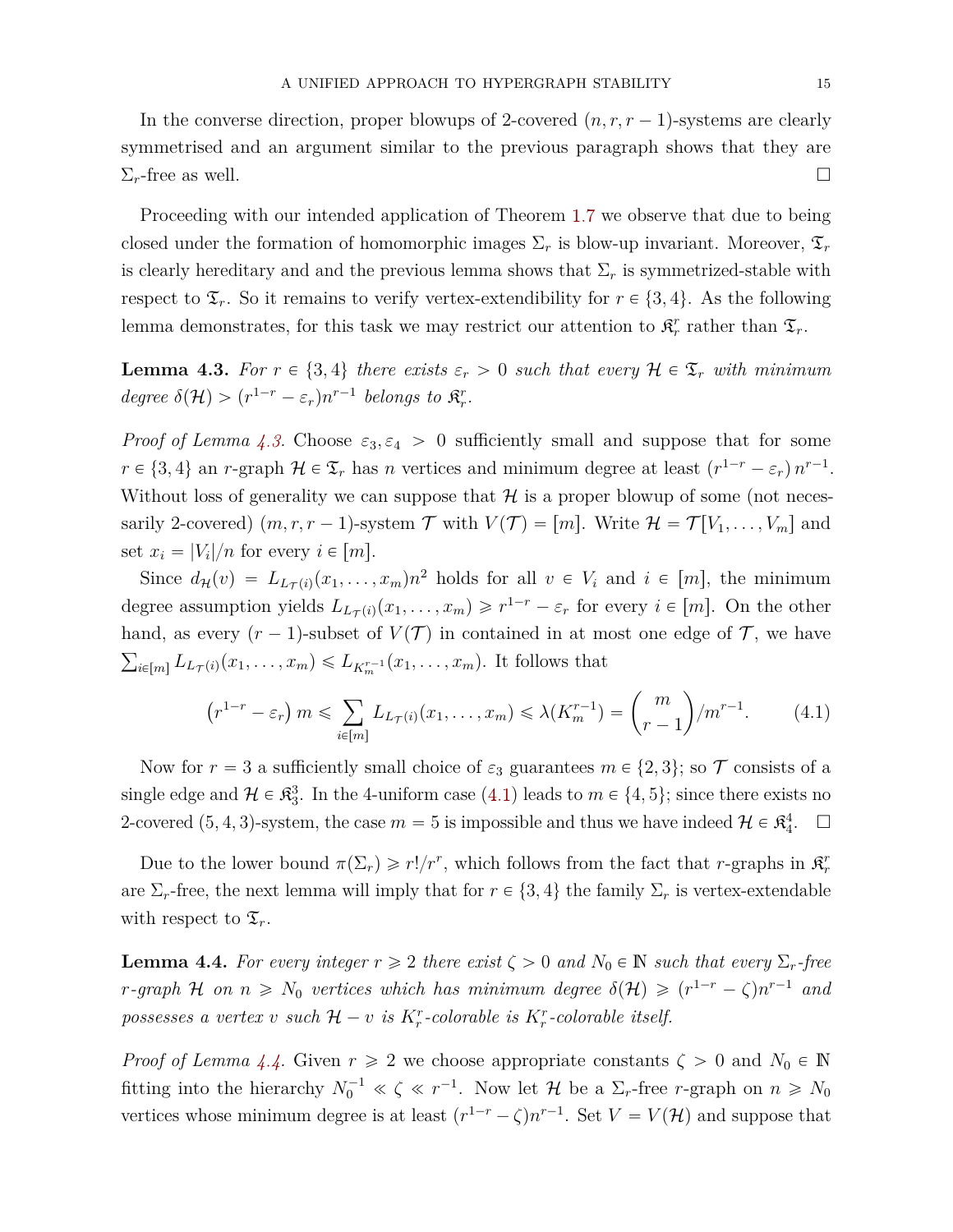some vertex  $v \in V$  has the property that  $\mathcal{H}_v = \mathcal{H} - v$  is  $K_r^r$ -colorable. Fix a  $K_r^r$ -coloring  $V(\mathcal{H}_v) = \bigcup_{i \in [r]} V_i$  of  $\mathcal{H}_v$ . Clearly

<span id="page-15-1"></span>
$$
\delta(\mathcal{H}_v) \ge (r^{1-r} - \zeta) n^{r-1} - n^{r-2} \ge (r^{1-r} - 2\zeta) n^{r-1}
$$
\n(4.2)

and Corollary [2.3](#page-8-2) (*[a](#page-9-5)* ) yields

<span id="page-15-2"></span>
$$
|V_i| = (1/r \pm \zeta^{1/3}) n \quad \text{for all } i \in [r].
$$
 (4.3)

<span id="page-15-0"></span>**Claim 4.5.** *Every edge of*  $H$  *intersects every vertex class*  $V_i$  *in at most one vertex.* 

*Proof of Claim [4.5.](#page-15-0)* By symmetry it suffices to show  $|E \cap V_1| \leq 1$  for every  $E \in \mathcal{H}$ . Assume for the sake of contradiction that there exist distinct vertices  $w_1, w'_1 \in E \cap V_1$ . The  $(r-1)$ -graphs  $G_1 = L_{\mathcal{H}_v}(w_1)$  and  $G_1' = L_{\mathcal{H}_v}(w_1')$  are  $(r-1)$ -partite with vertex partition *V*<sub>2</sub>  $\cup \cdots \cup V_r$  and by [\(4.2\)](#page-15-1) both of them have at least the size  $(1/r^{r-1} - 2\zeta)n^{r-1}$ . Due to [\(4.3\)](#page-15-2) this implies  $|G_1 \cap G_1'| \geq n^{r-1}/2r^{r-1}$  and, in particular, there exists an edge  $e \in G_1 \cap G_1'$ . Now  $\{E, e \cup \{w_1\}, e \cup \{w'_1\}\}\in \Sigma_r$  contradicts the assumption that  $\mathcal H$  is  $\Sigma_r$ -free.

Since no edge of  $L_{\mathcal{H}}(v)$  can intersect all the partition classes  $V_1, \ldots, V_r$  we may assume without loss of generality that at least  $d(v)/r$  edges of  $L_{\mathcal{H}}(v)$  are contained in  $V_2 \cup \ldots \cup V_r$ .

<span id="page-15-3"></span>**Claim 4.6.** *We have*  $N_{\mathcal{H}}(v) \cap V_1 = \emptyset$ .

*Proof of Claim [4.6.](#page-15-3)* Suppose to the contrary that there exists a vertex  $u \in N_{\mathcal{H}}(v) \cap V_1$ and consider an edge  $E \in \mathcal{H}$  containing  $\{u, v\}$ . Let  $G_u$  and  $G_v$  be the subgraphs of  $L_{\mathcal{H}}(u)$ and *L*<sub>H</sub>(*v*) induced by  $\bigcup_{j \in [2,r]} V_j$  respectively. Clearly,  $G_u$  is  $(r-1)$ -partite and by Claim [4.5](#page-15-0)  $G_v$  is  $(r-1)$ -partite as well. Moreover, [\(4.2\)](#page-15-1) yields  $|G_u| \geq (1/r^{r-1} - 2\zeta) n^{r-1}$ . Together with  $|G_v| \geq d(v)/r \geq (1/r^{r-1} - \zeta) n^{r-1}/r$  and [\(4.3\)](#page-15-2) this implies

$$
|G_u \cap G_v| \geq \frac{1}{2r} \frac{n^{r-1}}{r^{r-1}}.
$$

But if  $e \in G_u \cap G_v$  is arbitrary, then the subgraph  $\{E, e \cup \{v\}, e \cup \{u\}\}\$  of H belongs to  $\Sigma_r$ , contrary to  $\mathcal H$  being  $\Sigma_r$ -free.

By Claim [4.5](#page-15-0) and Claim [4.6](#page-15-3) the partition  $V(\mathcal{H}) = \bigcup_{i \in [r]} \hat{V}_i$  defined by

$$
\widehat{V}_i = \begin{cases} V_1 \cup \{v\} & \text{if } i = 1, \\ V_i & \text{if } i \in [2, r], \end{cases}
$$

is a  $K_r^r$ -coloring of  $H$ . This completes the proof of Lemma [4.4.](#page-14-2)

We have thereby checked all assumptions of Theorem [1.7](#page-3-0) and can conclude that for  $r \in \{3, 4\}$  the family  $\Sigma_r$  is degree-stable with respect to  $\mathfrak{T}_r$ . In view of Lemma [4.3](#page-14-0) this implies that  $\Sigma_r$  is degree-stable with respect to  $\mathfrak{K}^r_r$  as well.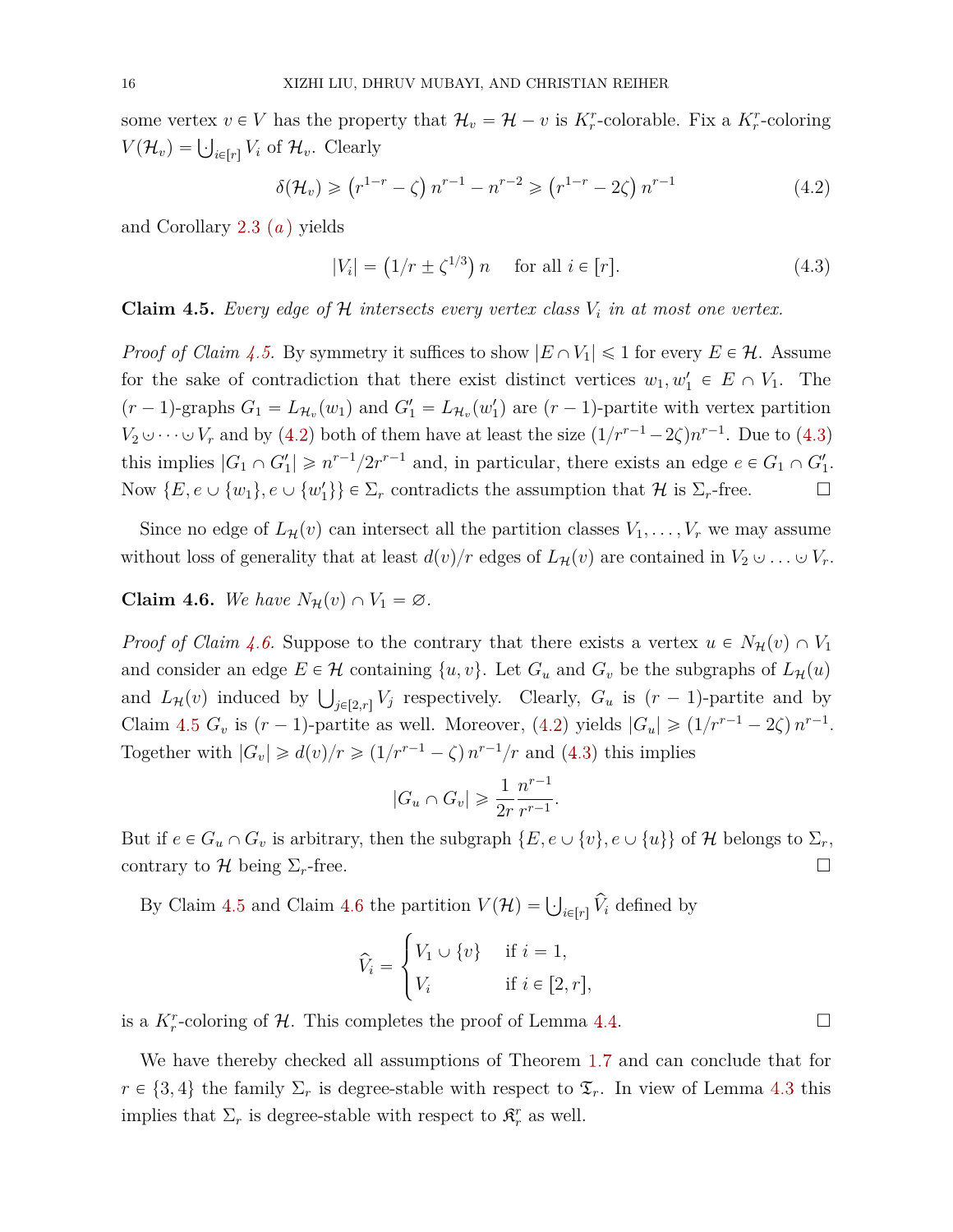4.3. **Hypergraph expansions.** Throughout this subsection we fix two integers  $\ell \ge r \ge 2$ and an *r*-graph *F* with  $\ell + 1$  vertices satisfying the assumptions of Theorem [1.12.](#page-6-1) Our goal is to conclude from Theorem [1.7](#page-3-0) that the family  $\mathcal{K}^F_{\ell+1}$  is indeed degree-stable with respect to  $\mathfrak{K}_{\ell}^r$ .

Since the family  $\mathcal{K}^F_{\ell+1}$  is closed under taking homomorphic images, it is blowup-invariant and, clearly,  $\mathfrak{K}_{\ell}^{r}$  is hereditary. So it remains to show that  $\mathcal{K}_{\ell+1}^{F}$  is symmetrized-stable and vertex-extendable with respect to  $\mathfrak{K}_{\ell}^r$ . The fact that all members of  $\mathfrak{K}_{\ell}^r$  are  $\mathcal{K}_{\ell+1}^F$ -free implies  $\pi(\mathcal{K}^F_{\ell+1}) \geqslant (\ell)_r/\ell^r$  and thus our claim on symmetrized stability follows from the next statement.

<span id="page-16-1"></span>**Lemma 4.7.** *There exists some*  $\varepsilon > 0$  *such that every symmetrized*  $\mathcal{K}_{\ell+1}^F$ -free *r*-graph  $\mathcal{H}$ *with**n* vertices and  $|\mathcal{H}| > \left(\binom{\ell}{r}/\ell^r - \varepsilon\right) n^r$  *is*  $K_\ell^r$ -colorable.

*Proof.* We contend that every positive number  $\varepsilon$  satisfing

$$
\sup \{ \lambda(\mathcal{G}) \colon \mathcal{G} \text{ is } F\text{-free but not } K^r_{\ell}\text{-colorable} \} + \varepsilon \leqslant {\ell \choose r}/\ell^r
$$

ˆ

˙

has the desired property. To see this we consider an arbitrary symmetrized  $\mathcal{K}^F_{\ell+1}$ -free *r*-graph *H* with *n* vertices and  $|\mathcal{H}| > \left(\binom{\ell}{r}/\ell^r - \varepsilon\right)n^r$ . Since *H* is symmetrized, there exists a 2-covered hypergraph G such that  $H$  is a proper blow-up of G. Now  $|\mathcal{H}| \leq \lambda(\mathcal{G})n^r$  yields  $\ell$  $f(r)$ ,  $f(r) = \varepsilon < \lambda(G)$ . On the other hand, since H is  $\mathcal{K}^F_{\ell+1}$ -free and G is 2-covered, G must be *F*-free. So our choice of  $\varepsilon$  implies that  $\mathcal G$  is  $K^r_\ell$ -colorable and, hence, so is  $\mathcal H$ .

The next lemma implies that  $\mathcal{K}^F_{\ell+1}$  is vertex-extendable with respect to  $\mathcal{R}^r_{\ell}$  and thus concludes the proof of Theorem [1.12.](#page-6-1)

<span id="page-16-0"></span>**Lemma 4.8.** *There exist*  $\zeta > 0$  *and*  $N_0 \in \mathbb{N}$  *such that every*  $\mathcal{K}_{\ell+1}^F$ -free *r*-graph  $\mathcal H$  *on n*  $\geq$  *N*<sub>0</sub> *vertices satisfying the minimum degree condition*  $\delta(\mathcal{H})$   $>$   $\left(\binom{\ell-1}{r-1}/\ell^{r-1} - \zeta\right) n^{r-1}$  and  $n \geq$  *n*<sup>-1</sup> and *possessing a vertex v such that*  $\mathcal{H} - v$  *is*  $K_{\ell}^{r}$ -colorable *is*  $K_{\ell}^{r}$ -colorable *itself.* 

A slight modification of the proof below shows that this holds for  $H_{\ell+1}^F$  instead of the family  $\mathcal{K}^F_{\ell+1}$  as well.

*Proof of Lemma [4.8.](#page-16-0)* Choose  $N_0^{-1} \ll \zeta \ll \ell^{-1}$  appropriately and let  $\mathcal{H}$  be a  $\mathcal{K}_{\ell+1}^F$ -free r*r*<sup>1</sup> *roof of Lemma 4.0.* Choose  $N_0 \ll \zeta \ll \ell$  appropriately and let  $\pi$  be a  $\mathcal{N}_{\ell+1}$ -free *r*-<br>graph on  $n \ge N_0$  vertices whose minimum degree is at least  $\left( \binom{\ell-1}{r-1} / \ell^{r-1} - \zeta \right) n^{r-1}$ . Write  $V = V(\mathcal{H})$  and suppose that  $\mathcal{H}_v = \mathcal{H} - v$  is  $K^r_\ell$ -colorable for some vertex  $v \in V$ . Consider  $V = V(Tt)$  and suppose that  $H_v = H - v$  is  $K_\ell$ -colorable for some vertex  $v \in V$ . Consider a  $K_\ell^r$ -coloring  $\bigcup_{i \in [\ell]} V_i = V \setminus \{v\}$  of  $\mathcal{H}_v$  and the associated blowup  $\hat{K}_\ell^r = K_\ell^r[V_1, \dots, V_\ell]$ of  $K_{\ell}^r$ . Sets in  $\overline{\hat{K}_{\ell}^r} \setminus \mathcal{H}_v$  are called *missing edges* of  $\mathcal{H}_v$ ; furthermore, for every  $u \in V$  sets  $\inf_{\hat{K}_\ell^r} (u) \setminus L_{\mathcal{H}_v}(u)$  are called *missing edges* of  $L_{\mathcal{H}_v}(u)$ .

Notice that

$$
\delta(\mathcal{H}_v) \ge \delta(\mathcal{H}) - n^{r-2} \ge \left( \binom{\ell-1}{r-1} / \ell^{r-1} - 2\zeta \right) n^{r-1}.
$$
\n(4.4)

˙

˙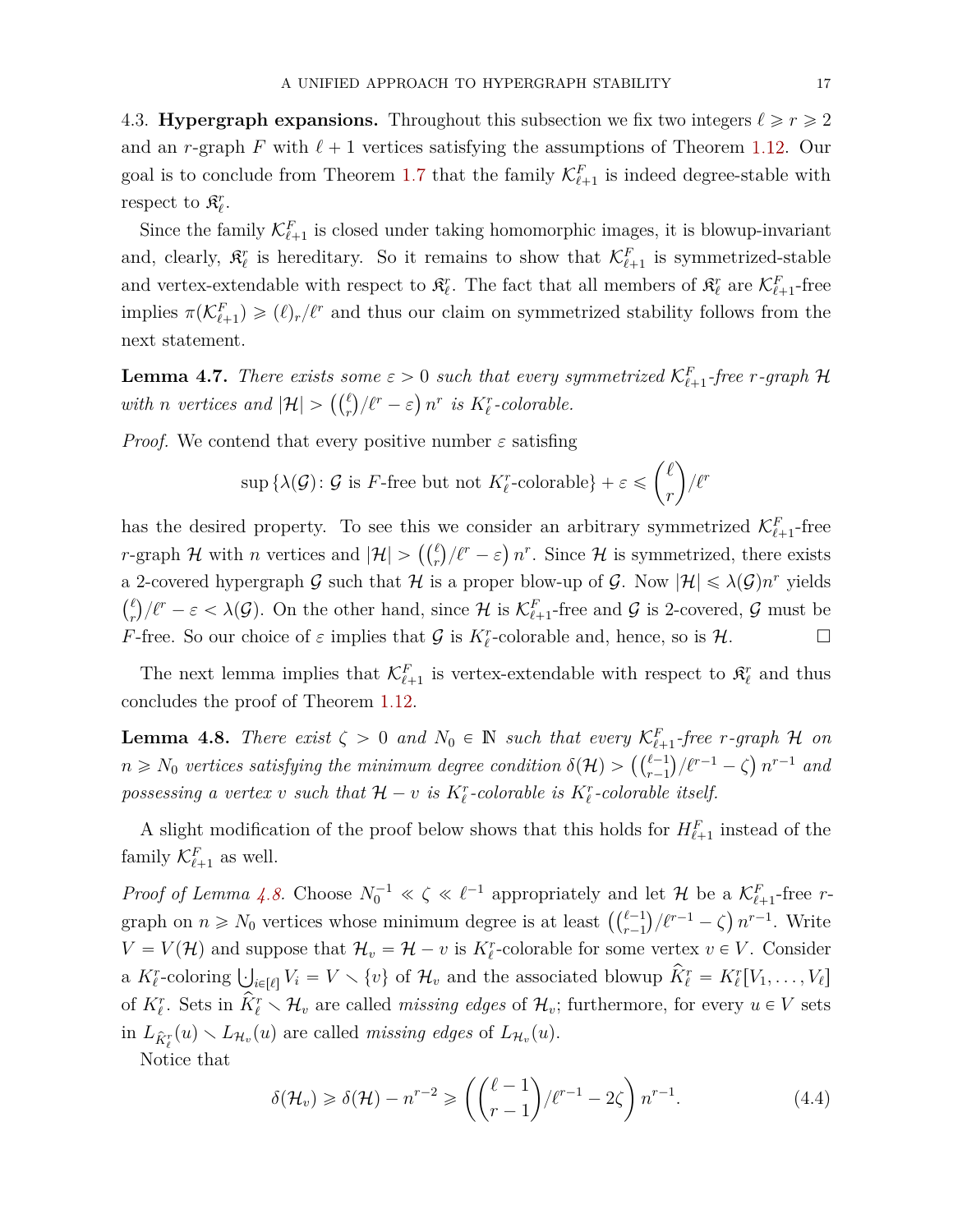Due to  $|\mathcal{H}| \geqslant n\delta(\mathcal{H})/r > \left(\binom{\ell}{r}\right)^r$ *r*  $\sqrt{\ell^r} - \zeta$  $n<sup>r</sup>$  we have, similarly,

$$
|\mathcal{H}_v| \ge |\mathcal{H}| - n^{r-1} \ge \left( \binom{\ell}{r} / \ell^r - 2\zeta \right) n^r. \tag{4.5}
$$

Consequently, the number of missing edges of  $\mathcal{H}_v$  is at most  $2\zeta n^r$ . We proceed with a weak version of Corollary [2.3.](#page-8-2)

#### <span id="page-17-2"></span><span id="page-17-1"></span>**Claim 4.9.** *The following hold.*

- (*a*) *We have*  $|V_i| = (1/\ell \pm \zeta^{1/3})$ *n* for every  $i \in [\ell]$ .
- <span id="page-17-3"></span>(*b*) *If*  $i \in [\ell]$  and  $u \in V(\mathcal{H}_v) \setminus V_i$ , then  $|V_i \setminus N_H(u)| \leq \zeta^{1/3}n$ .
- (*c*) For every  $u \in V(\mathcal{H}_v)$  the number of missing edges of  $L_{\mathcal{H}_v}(u)$  is at most  $\zeta^{1/3} n^{r-1}$ *.*

The proof of our next claim exploits the fact that *F* fails to be 2-covered, i.e., that there exist two distinct vertices  $u, v \in V(F)$  such that  $uv \notin \partial_{r-2}F$ . Indeed, if *F* has an isolated vertex this is clear and if  $F \subseteq B(r, \ell + 1)$  we can take  $u = 1$  as well as  $v = r + 1$ .

<span id="page-17-0"></span>**Claim 4.10.** We have  $|E \cap V_i| \leq 1$  for all  $E \in \mathcal{H}$  and  $i \in [\ell]$ .

*Proof of Claim [4.10.](#page-17-0)* Otherwise we may assume, without loss of generality, that for some edge *E* there exist two distinct vertices  $w_1, w'_1 \in E \cap V_1$  $w_1, w'_1 \in E \cap V_1$  $w_1, w'_1 \in E \cap V_1$ . By Claim [4.9](#page-17-1) (*a*) and (*[b](#page-17-3)*) for every  $i \in [2, \ell]$  the set  $V_i' = V_i \cap N_{\mathcal{H}}(w_1) \cap N_{\mathcal{H}}(w'_1)$  satisfies  $|V_i'| > n/2\ell$ . Applying Lemma [2.4](#page-9-6) with  $S = \{w_1, w'_1\}$  and  $T = [2, \ell]$  we obtain vertices  $u_i \in V'_i$  for  $i \in [2, \ell]$  such that the set  $U = \{u_i : i \in [2, \ell]\}$  satisfies  $\mathcal{H}[U \cup \{w_1\}] \cong \mathcal{H}[U \cup \{w'_1\}] \cong K_{\ell}^r$ . As *F* is not 2-covered, it is a subgraph of  $H = \mathcal{H}[U \cup \{w_1, w_1'\}]$ . Thus  $H \cup \{E\}$  is a weak expansion of *F*, contrary to  $\mathcal{H}$  being  $\mathcal{K}^F_{\ell+1}$  $-\text{free.}$ 

Essentially it remains to be shown that  $N_{\mathcal{H}}(v) \cap V_i = \emptyset$  holds for some  $i \in [\ell]$ . Preparing ourselves we first show the following weaker result.

<span id="page-17-4"></span>**Claim 4.11.** *There is no index*  $i \in [\ell]$  *such that*  $N_{\mathcal{H}}(v) \cap V_i \neq \emptyset$  *and*  $|N_{\mathcal{H}}(v) \cap V_j| \geq 2\zeta^{1/4r}n$ *for all*  $j \in [\ell] \setminus \{i\}.$ 

*Proof of Claim [4.11.](#page-17-4)* By symmetry it suffices to deal with the case  $i = 1$ . Assume for the sake of contradiction that there exists a vertex  $u_1 \in N_{\mathcal{H}}(v) \cap V_1$  and moreover, that  $|N_{\mathcal{H}}(v) \cap V_j| \geq 2\zeta^{1/4r}n$  for all  $j \in [2, \ell]$ . We shall show that, contrary to the hypothesis, H contains a weak expansion of *F*.

If *F* has an isolated vertex, we observe that due to Claim [4.9](#page-17-1) (*[b](#page-17-3)*) for every  $j \in [2, \ell]$  the set  $V'_j = V_j \cap N_{\mathcal{H}}(v) \cap N_{\mathcal{H}}(u_1)$  has at least the size  $|V'_j| \geq 2\zeta^{1/4r}n - \zeta^{1/3}n > \zeta^{1/4r}n$ . So we can apply Lemma [2.4](#page-9-6) to  $S = \{u_1\}$  and  $T = [2, \ell]$ , thus obtaining a set  $U = \{u_j : j \in [2, \ell]\}\$  with  $u_j \in V'_j$  for  $j \in [2, \ell]$  and  $\mathcal{H}[U \cup \{u_1\}] \cong K_{\ell}^r$ . For every  $i \in [\ell]$  let  $e_i \in \mathcal{H}$  be an edge containing both  $u_i$  and  $v$ . Since at least one vertex of  $F$  is isolated,  $H = \mathcal{H}[U \cup \{u_1\}] \cup \{e_j : j \in [\ell]\}$ is the desired weak  $(\ell + 1)$ -expansion of *F*.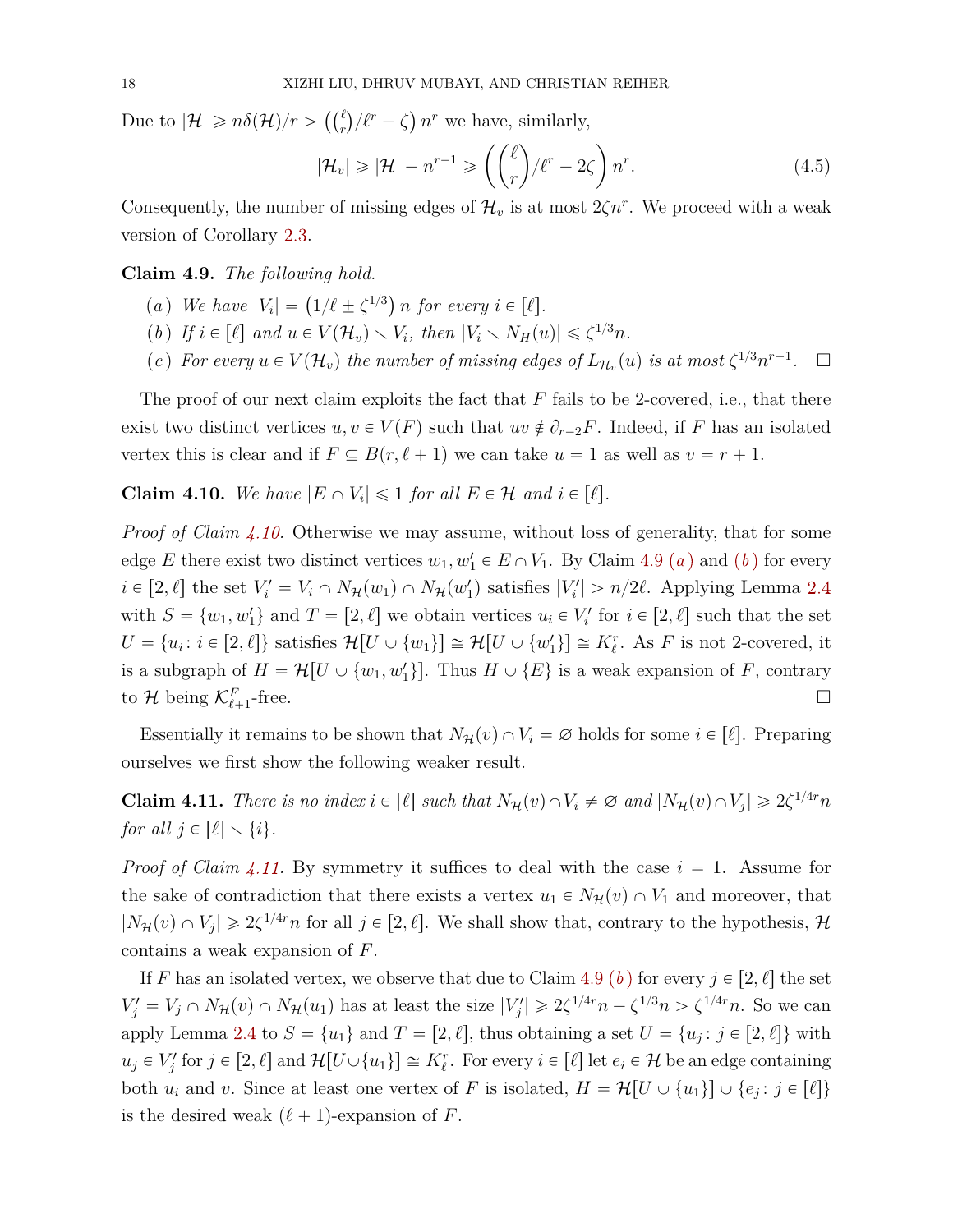So it remains to consider the case  $F \subseteq B(r, \ell + 1)$ . Pick an edge  $E \in \mathcal{H}$  containing  $\{v, u_1\}$ . By Claim [4.10](#page-17-0) we may assume that *E* is of the form  $\{v, u_1, \ldots, u_{r-1}\}$ , where  $u_j \in V_j$  holds for all  $j \in [2, r - 1]$ . Claim [4.9](#page-17-1) (*[b](#page-17-3)*) tells us that for every  $k \in [r, \ell]$  the set  $\tilde{a}$ 

$$
V'_{k} = V_{k} \cap N_{\mathcal{H}}(v) \cap \left(\bigcap_{j \in [1, r-1]} N_{\mathcal{H}}(u_{j})\right)
$$

has at least the size  $|V'_k| \ge 2\zeta^{1/4r}n - (r-1)\zeta^{1/3}n > \zeta^{1/4r}n$ . For this reason Lemma [2.4](#page-9-6) applied to  $S = \{u_1, \ldots, u_{r-1}\}\$  and  $T = [r, \ell]$  leads to a set  $U = \{u_k : k \in [r, \ell]\}\$  such that

- $u_k \in V'_k$  for every  $k \in [r, \ell],$
- $\mathcal{H}[U] \cong K_{\ell-r+1}^r,$
- and  $L_{\mathcal{H}}(u_j)[U] \cong K_{\ell-r+1}^{r-1}$  for every  $j \in [r-1]$ .

Next we select for every  $k \in [r, \ell]$  an edge  $E_i \in \mathcal{H}$  containing both  $u_k$  and  $v$ . Now

$$
H = \mathcal{H}[U \cup \{u_1, \ldots, u_{r-1}\}] \cup \{E\} \cup \{E_k : k \in [r, \ell]\}
$$

is a weak expansion of  $B(r, \ell + 1)$  and, a fortiori, a weak expansion of *F*.

Let us now consider the set

$$
S = \{ i \in [\ell] \colon |N_{\mathcal{H}}(v) \cap V_i| \geq 2\zeta^{1/4r} n \}.
$$

By Claim [4.11](#page-17-4) we know, in particular, that  $S \neq [\ell]$ . Pick an arbitrary  $i_{\star} \in [\ell] \setminus S$ . Now Claim [4.9](#page-17-1) *([a](#page-17-2))* and  $|d_{\mathcal{H}}(v)| \geqslant \left( \binom{\ell-1}{r-1} / \ell^{r-1} - \zeta \right) n^{r-1}$  imply  $S = [\ell] \setminus \{i_{\star}\}\$ and a further application of Claim [4.11](#page-17-4) discloses  $N_{\mathcal{H}}(v) \cap V_{i_{\star}} = \emptyset$ . Together with Claim [4.10](#page-17-0) this shows that the partition  $V(\mathcal{H}) = \bigcup_{i \in [\ell]} \hat{V}_i$  defined by

$$
\widehat{V}_i = \begin{cases} V_{i\star} \cup \{v\} & \text{if } i = i_{\star}, \\ V_i & \text{if } i \neq i_{\star}, \end{cases}
$$

is a  $K_{\ell}^{r}$ -coloring of  $\mathcal{H}$ . This completes the proof of Lemma [4.8.](#page-16-0)

<span id="page-18-0"></span>4.4. **Expansions of Matchings of size** 2**.** In this subsection we shall derive Theorem [1.14](#page-7-1) from Theorem [1.7.](#page-3-0) Again it is easy to see that  $\mathcal{K}_{2r}^{M_2^r}$  is blowup-invariant and that the class  $\mathfrak{S}^r$  is hereditary. Bene Watts, Norin, and Yepremyan proved in [\[2\]](#page-23-6) that

$$
\sup \left\{\lambda(\mathcal{G}) \colon \mathcal{G} \text{ is } M_2^r\text{-free but not semibipartite}\right\} < \frac{(1 - 1/r)^{r-1}}{r!}
$$

holds for all  $r \geq 4$ , where, let us recall, the numerator is the supremum of the edge densities of semibipartite *r*-graphs. Following the proof of Lemma [4.7](#page-16-1) one easily deduces from this result that  $\mathcal{K}_{2r}^{M_2^r}$  is symmetrized-stable with respect to  $\mathfrak{S}^r$ . So it only remains to establish vertex-extendibility, i.e., the following lemma.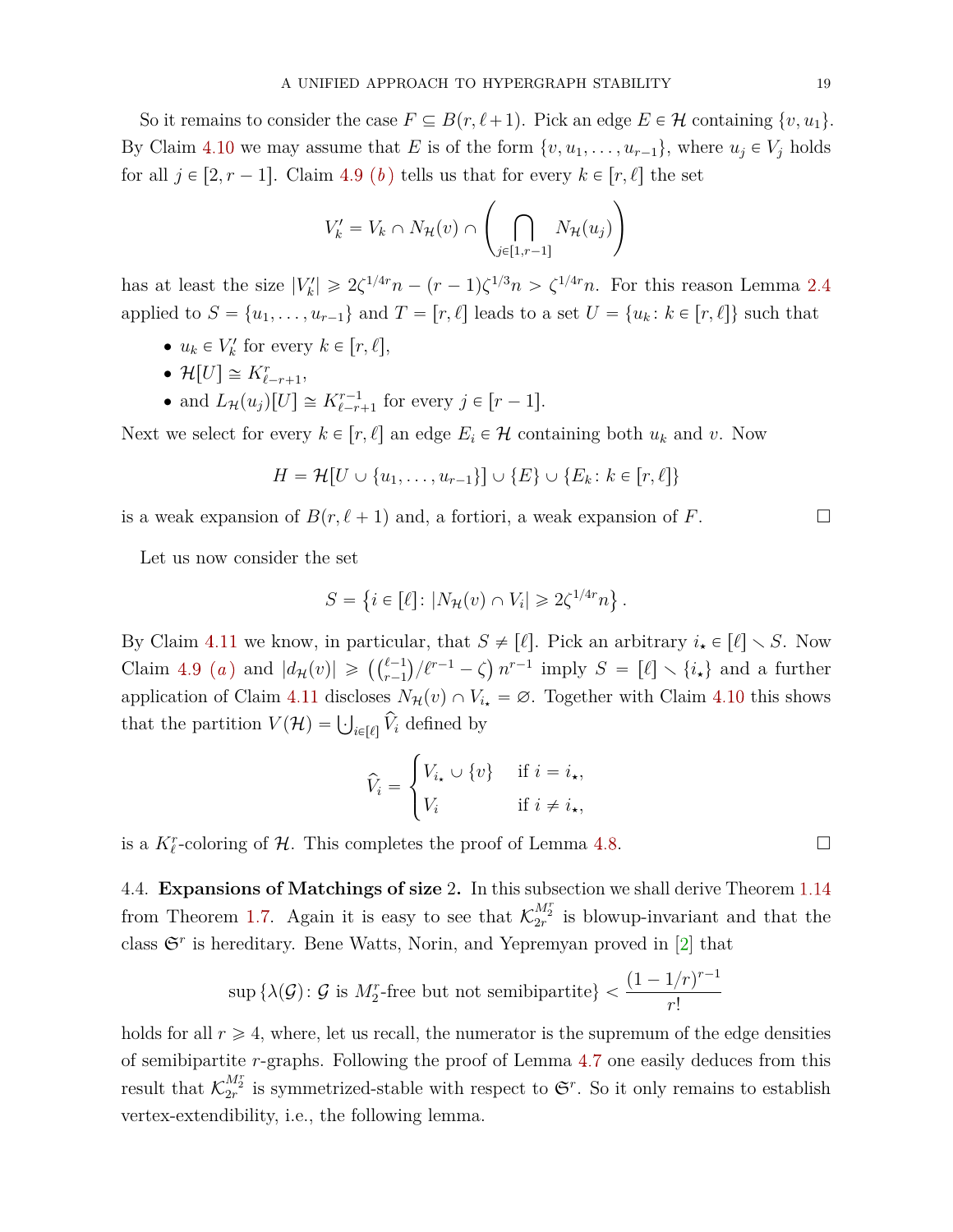<span id="page-19-1"></span>**Lemma 4.12.** Let  $r \geq 4$  and  $F = M_2^r$ . There exist  $\zeta > 0$  and  $N_0 \in \mathbb{N}$  such that every **Lemma 4.12.** Let  $r \geq 4$  and  $F = M_2^r$ . There exist  $\zeta > 0$  and  $K_{2r}^F$ -free  $r$ -graph  $\mathcal H$  on  $n \geq N_0$  vertices satisfying  $\delta(\mathcal H) \geqslant \left( \left(1 - \frac{1}{r_0}\right)^r\right)$ *r*  $v_0 \in$ <br> $\gamma^{r-1}$  $/(r-1)! - \zeta \frac{n^{r-1}}{r}$ and possessing a vertex *v* for which  $H - v$  is semibipartite is semibipartite itself.

In order to estimate the sizes of the vertex classes of semibipartite hypergraphs with almost the maximum number of edges we use the following estimate.

<span id="page-19-0"></span>**Fact 4.13.** *If*  $r \ge 2$  *and*  $x \in [0, 1]$ *, then* 

$$
\frac{x(1-x)^{r-1}}{(r-1)!} + \frac{1}{r!} \left(1 - \frac{1}{r}\right)^{r-3} \left(x - \frac{1}{r}\right)^2 \leq \frac{1}{r!} \left(1 - \frac{1}{r}\right)^{r-1}
$$

Note that equality holds for  $x = 1/r$  and  $x = 1$ .

*Proof of Fact* [4.13.](#page-19-0) The case  $x = 1$  being clear we assume  $x \in [0, 1)$  from now on. The standard inductive proof of Bernoulli's inequality also shows  $(1 + 2h)(1 + h)^{r-2} \geq 1 + rh$ for every real  $h \ge -1$ . In particular, for  $h = (x - 1/r)/(1 - x)$  we obtain ˆ

$$
\left(\frac{1-1/r}{1-x}\right)^{r-2} \frac{1+x-2/r}{1-x} \geq \frac{(r-1)x}{1-x}.
$$

Multiplying by  $(1 - x)^r$  we deduce

$$
(r-1)x(1-x)^{r-1} \le (1-1/r)^{r-2}(1-x)(1+x-2/r)
$$

$$
= (1-1/r)^{r-2}[(1-1/r)^2 - (x-1/r)^2]
$$

and now it remains to divide by  $(r - 1)(r - 1)!$ .

*Proof of Lemma [4.12.](#page-19-1)* Fix some sufficiently small  $\zeta \ll r^{-1}$  and then some sufficiently large  $N_0 \gg \zeta^{-1}$ . Let *H* be a  $\mathcal{K}^F$ -free *r*-graph on  $n \ge N_0$  vertices whose minimum degree is at least  $\left( \begin{array}{cc} 1 & 1 \end{array} \right)^{r-1}$  $1-\frac{1}{r}$  $\frac{1}{r}$ <sup>*r*-1</sup> /(*r* - 1)! –  $\zeta$  *n*<sup>*r*-1</sup>. Set *V* = *V*(*H*) and suppose that for some vertex *v*  $\in$  *V* the *r*-graph  $\mathcal{H}_v = \mathcal{H} - \nu$  is semibipartite. Fix a partition  $V(\mathcal{H}_v) = V_1 \cup V_2$  such that  $|E \cap V_1| = 1$  holds for every  $E \in \mathcal{H}_v$  and let  $\hat{S}$  be the complete semibipartite *r*-graph on  $V(\mathcal{H}_v)$  corresponding to this partition. Sets in  $\hat{S} \setminus \mathcal{H}_v$  are called *missing edges of*  $\mathcal{H}_v$ , and for every  $u \in V \setminus \{v\}$  sets in  $L_{\hat{\mathcal{S}}}(u) \setminus L_{\mathcal{H}_v}(u)$  are called *missing edges of*  $L_{\mathcal{H}_v}(u)$ .

As usual we have  
\n
$$
\delta(\mathcal{H}_v) \ge \left( \left( 1 - \frac{1}{r} \right)^{r-1} / (r-1)! - 2\zeta \right) n^{r-1} \quad \text{and} \quad |\mathcal{H}_v| \ge \left( \left( 1 - \frac{1}{r} \right)^{r-1} / r! - 2\zeta \right) n^r.
$$

In particular, the number of missing edges of  $\mathcal{H}_v$  is at most  $2\zeta n^r$ .

<span id="page-19-5"></span><span id="page-19-2"></span>Claim 4.14. The following statements hold.

- (*a*) *We have*  $|V_1| = (1/r \pm \zeta^{1/3}) n$  *and*  $|V_2| = ((r 1)/r \pm \zeta^{1/3})$ *n.*
- <span id="page-19-3"></span>(*b*) *For every*  $u \in V(\mathcal{H}_v)$  *the number of missing edges of*  $L_{\mathcal{H}_v}(u)$  *is at most*  $\zeta^{1/3} n^{r-1}$ *.*
- <span id="page-19-4"></span> $(c)$  *If*  $u \in V_1$ *, then*  $|V_2 \setminus N_{\mathcal{H}_v}(u)| \leq \zeta^{1/3} n$ *.*

*.*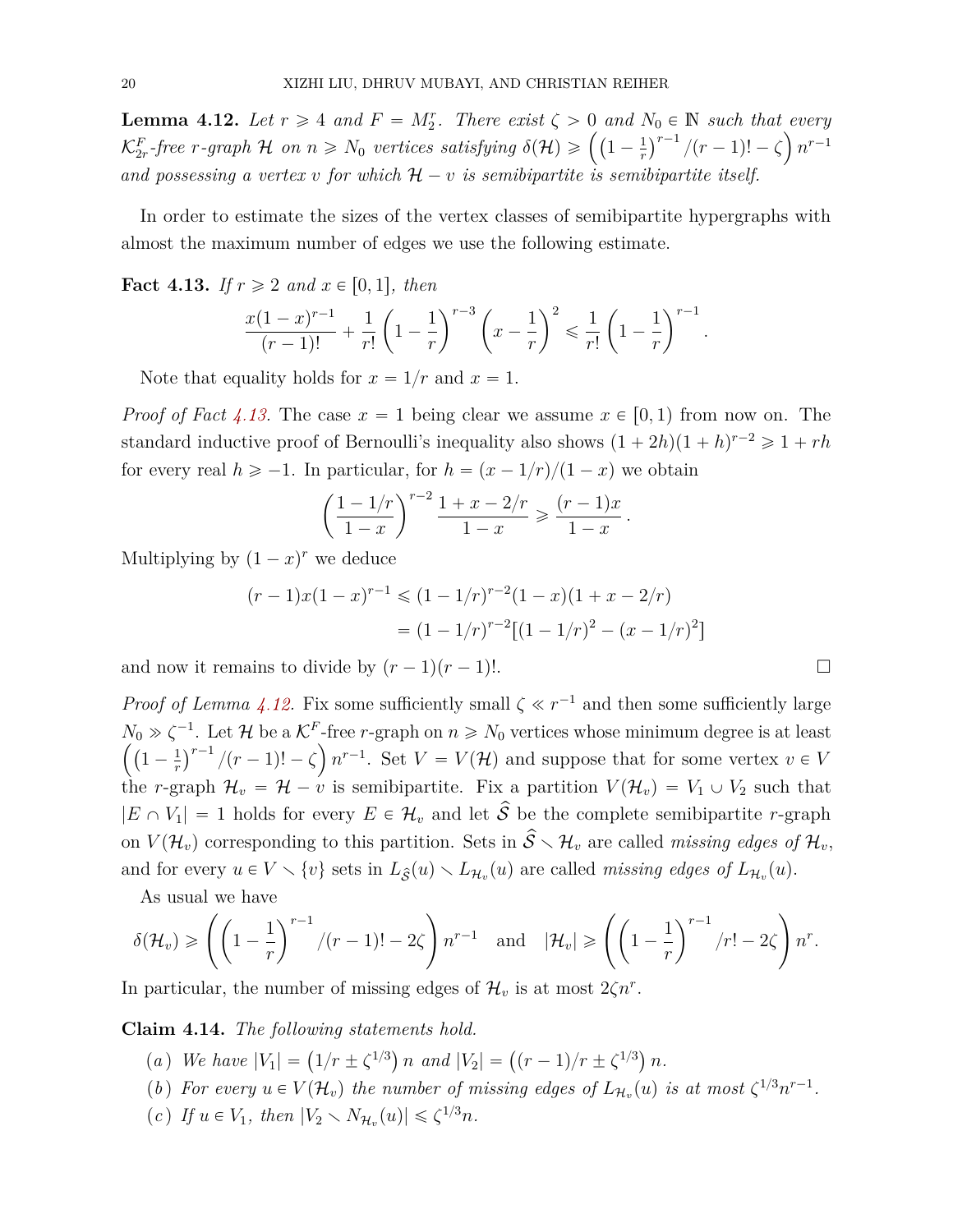<span id="page-20-0"></span>(d) If 
$$
u \in V_2
$$
, then  $|N_{\mathcal{H}_v}(u)| \ge (1 - \zeta^{1/3}) n$ .

*Proof.* Setting  $x = |V_1|/n$  we have

$$
2\zeta > \frac{(1 - 1/r)^{r-1}}{r!} - \frac{|\hat{\mathcal{S}}|}{n^r} > \frac{(1 - 1/r)^{r-1}}{r!} - \frac{x(1 - x)^{r-1}}{(r-1)!}
$$

[a](#page-19-2)nd due to  $\zeta \ll r^{-1}$  Fact [4.13](#page-19-0) leads to  $|x - 1/r| \leqslant O_r(\zeta^{1/2}) \leqslant \zeta^{1/3}$ , which proves  $(a)$ . and due to  $\zeta \ll r^{-1}$  Fact 4.13 leads to  $|x - \lambda|$ <br>Moroever, in  $\hat{S}$  every vertex has degree  $\left(1 - \frac{1}{r}\right)$ *r*  $\frac{1}{r}$ <sup>r</sup> $\frac{1}{r-1}$  $p/(r-1)! \pm O_r(\zeta^{1/2})$   $n^{r-1}$  and thus for every  $u \in V(\mathcal{H}_v)$  there are at most  $O_r(\zeta^{1/2})n^{r-1}$  missing edges of  $L_{\mathcal{H}_v}(u)$ , which implies  $(b)$ . Now for part  $(c)$  $(c)$  $(c)$  it suffices to observe that every vertex in  $|V_2 \setminus N_{\mathcal{H}_v}(u)|$  belongs to  $\Omega_r(n^{r-2})$ missing e[d](#page-20-0)ges of  $L_{\mathcal{H}_v}(u)$  and the argument for  $(d)$  is similar.

Since  $H$  contains no weak expansion of  $M_2^r$ , there cannot exist two disjoint edges  $E, E' \in \mathcal{H}$  such that  $E \cup E'$  is 2-covered.

<span id="page-20-2"></span>**Claim 4.15.** If two distinct vertices  $u, w \in V(\mathcal{H})$  satisfy

$$
|L_{\mathcal{H}}(u)[V_2]|, |L_{\mathcal{H}}(w)[V_2]| \geqslant \left(\left(1-\frac{1}{r}\right)^{r-1}/(r-1)!-\zeta^{1/4}\right)n^{r-1},
$$

*then no edge of* H *contains both of them.*

*Proof of Claim [4.16.](#page-20-1)* Assume contrariwise that some edge  $E \in \mathcal{H}$  contains *u* and *w*. We shall show that this leads to two disjoint edges  $E_u$ ,  $E_w$  of  $\mathcal H$  such that  $u \in E_u \subseteq V_2 \cup \{u\}$ ,  $w \in E_w \subseteq V_2 \cup \{w\}$ , and  $E_u \cup E_w$  is 2-covered, which is absurd.

Owing to Claim [4.14](#page-19-5) (*[a](#page-19-2)* ) and our assumption on the links of *u* and *w* we have

$$
|V_2 \setminus N_{\mathcal{H}}(u)|, |V_2 \setminus N_{\mathcal{H}}(w)| \leq \zeta^{1/5} n.
$$

The latter estimate and our lower bound on  $|L_{\mathcal{H}}(u)[V_2]|$  show that there exists an edge  $E_u \in \mathcal{H}$  such that  $u \in E_u$  an[d](#page-20-0)  $E_u \setminus \{u\} \subseteq V_2 \cap N_{\mathcal{H}}(w)$ . Now Claim [4.14](#page-19-5) (*d*) and our upper bound on  $|V_2 \setminus N_{\mathcal{H}}(u)|$  imply that the set  $V'_2 = \bigcap_{x \in E_u} N_{\mathcal{H}}(x) \cap (V_2 \setminus E_u)$  has at least the size  $|V_2'| \geq |V_2| - 2\zeta^{1/5}n$ . Thus there exists an edge  $E_w \in \mathcal{H}_v$  with  $w \in E_w \subseteq V_2' \cup \{w\}$ . Clearly  $E_u$  and  $E_w$  are as desired.

By our lower bound on  $\delta(\mathcal{H}_v)$  any two distinct vertices  $u, w \in V_1$  satisfy the hypothesis of Claim [4.15,](#page-20-2) which has the following consequence.

<span id="page-20-1"></span>**Claim 4.16.** We have  $|E \cap V_1| \leq 1$  for every  $E \in \mathcal{H}$ .

Notice that 
$$
d_{\mathcal{H}}(v) \ge \left( \left(1 - \frac{1}{r}\right)^{r-1} / (r-1)! - \zeta \right) n^{r-1}
$$
 yields  
\n
$$
|N_{\mathcal{H}}(v)| \ge (1 - 1/r - O_r(\zeta)) n \ge 2n/3,
$$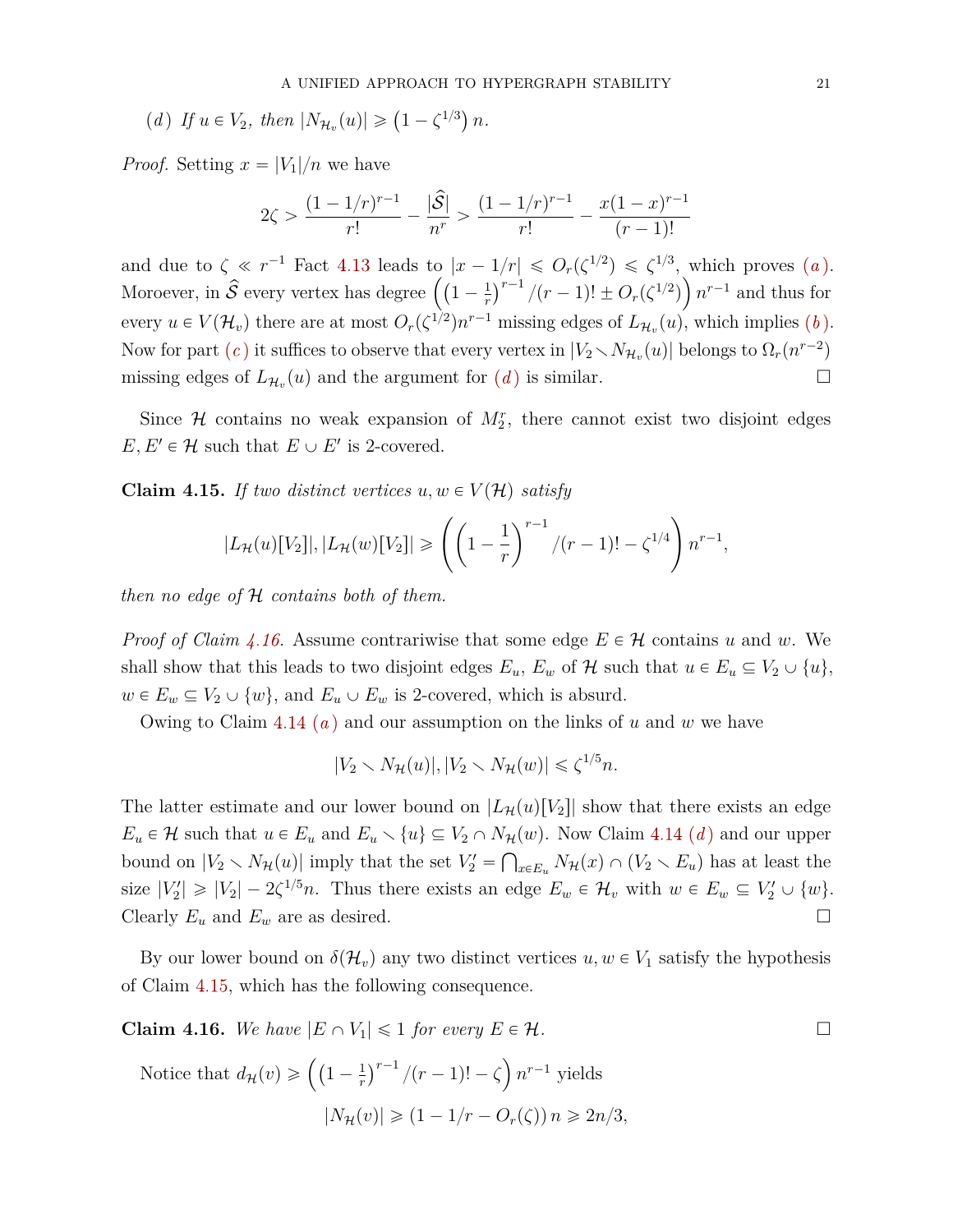whence

<span id="page-21-0"></span>
$$
|N_{\mathcal{H}}(v) \cap V_2| \ge 2n/3 - |V_1| \ge n/3. \tag{4.6}
$$

If there exists no edge  $E_{\star} \in \mathcal{H}$  with  $v \in E_{\star} \subseteq V_2 \cup \{v\}$ , then  $V(\mathcal{H}) = V_1 \cup (V_2 \cup \{v\})$ is a partition exemplifying that  $\mathcal H$  is semibipartite and we are done. So we may suppose from now on that such an edge  $E_{\star}$  exists. Consider the set  $X = \bigcap_{w \in E_{\star}} N_{\mathcal{H}}(w)$ . On the one han[d](#page-20-0), Claim  $4.14(d)$  $4.14(d)$  and  $(4.6)$  imply

$$
|X \cap V_2| \ge |N_{\mathcal{H}}(v) \cap V_2| - (r-1)\zeta^{1/3} n \ge n/3 - n/12 = n/4.
$$

On the other hand, there cannot exist an edge  $E' \subseteq X \setminus E_{\star}$ , for then  $\{E_{\star}, E'\}$  would be a matching in  $H$  such that  $E_{\star} \cup E'$  is 2-covered. Since there are at most  $2\zeta n^r$  missing edges, this implies  $|X \cap V_1| \leqslant O_r(\zeta)n \leqslant \zeta^{1/3}n$ . As Claim [4.14](#page-19-5) *([d](#page-20-0))* yields  $|N_H(v) \setminus X| \leqslant (r-1)\zeta^{1/3}n$ , we may conclude

$$
|N_{\mathcal{H}}(v) \cap V_1| \leq |N_{\mathcal{H}}(v) \setminus X| + |X \cap V_1| \leq r\zeta^{1/3}n,
$$

whence

$$
|L_{\mathcal{H}}(v)[V_2]| \ge d_{\mathcal{H}}(v) - |N_{\mathcal{H}}(v) \cap V_1| n^{r-2} \ge ((1 - 1/r)^{r-1}/(r-1)! - \zeta^{1/4}) n^{r-1}.
$$

Now Claim [4.15](#page-20-2) discloses  $N_{\mathcal{H}}(v) \cap V_1 = \emptyset$ . In view of Claim [4.16](#page-20-1) this shows that the partition  $V(\mathcal{H}) = (V_1 \cup \{v\}) \cup V_2$  witnesses the semibipartiteness of  $\mathcal{H}$ .

## §5. Concluding remarks

<span id="page-21-1"></span>' In this article we provided a framework for proving the degree-stability of certain classes of graph and hypergraph families, and applied it to the degree-stability of  $\Sigma_3$ ,  $\Sigma_4$ , and  $\mathcal{K}_{\ell}^F$  for some combinations of  $F$  and  $\ell$ . In fact, one could push our results further and show that  $T_3$ ,  $T_4$ , and  $H_\ell^F$  (for some combinations of  $F$  and  $\ell$ ) are degree-stable by using the degree-stability results obtained here, applying the Removal lemma to prove the vertex-stability of  $T_3$ ,  $T_4$ , and  $H_\ell^F$ , respectively, and finally applying Theorem [1.8.](#page-3-3)

• Generalizing Theorem [1.9](#page-4-3) one may attempt to characterize for arbitrary  $\ell \geq r \geq 2$ the hypergraph families which are vertex-stable or degree-stable with respect to  $\mathcal{R}_{\ell}^r$ . This problem is presumably very difficult and even partial results in this direction would be interesting.

' A classical example in hypergraph Turán theory suggested by Vera T. Sós is the Fano plane, i.e. the 3-graph on vertex set  $[7]$  with edge set

$$
\{123,345,561,174,275,376,246\}.
$$

The Turán density of the Fano plane was determined by De Caen and Füredi in [\[5\]](#page-23-7). Later Keevash and Sudakov [\[19\]](#page-24-2) and, independently, Füredi and Simonovits [\[13\]](#page-24-0) proved the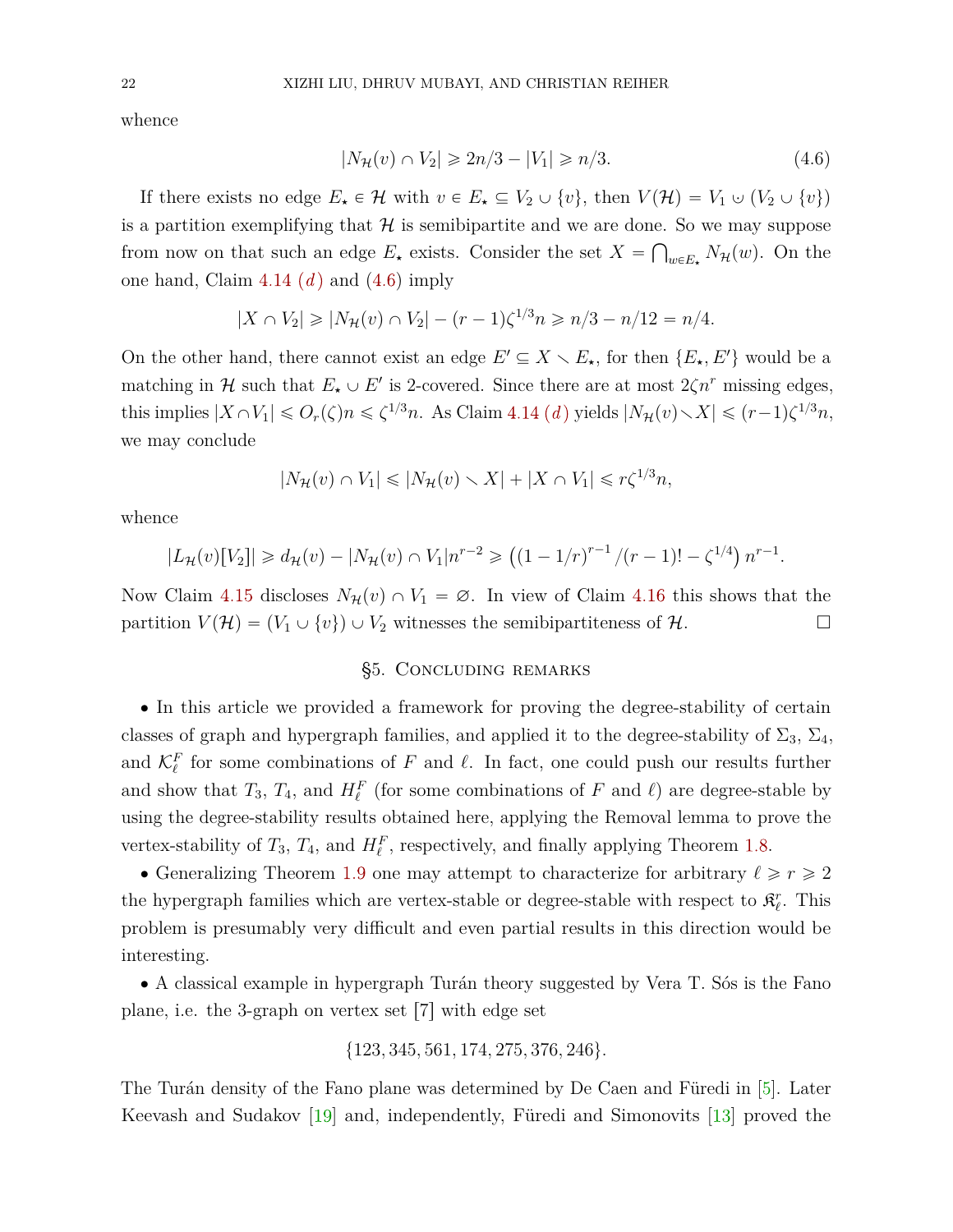degree-stability of the Fano plane and used it to determine the Turán number for large *n*. The complete determination of its Turán number was obtained only recently by Bellmann and the third author [\[1\]](#page-23-8). We do not know whether our method can be used to give another proof of the degree-stability of the Fano plane.

• Recall that by Theorem [1.1](#page-1-0) every family F of graphs with  $\chi(F) = \ell + 1$  is edge-stable with respect to the family  $\{T(n, \ell): n \in \mathbb{N}\}\$  of Turán graphs, which has the property that for every  $n \in \mathbb{N}$  it contains a *unique n*-vertex graph. This state of affairs prompted the second author  $[29]$  to define for every nondegenerate family  $\mathcal F$  of *r*-graphs the (edge-) stability number  $\xi_e(\mathcal{F})$  to be the least number *t* such that there exists a class of *r*-graphs  $\mathfrak{H}$ with the following properties:

- $\mathcal F$  is edge-stable with respect to  $\mathfrak H$ ;
- for every  $n \in \mathbb{N}$  there are *t* hypergraphs on *n* vertices in  $\mathfrak{H}$ .

For instance, the families studied in this article have stability number 1 and standard conjectures imply that the stability number of  $K_4^3$  is infinite. It was shown recently [\[23,](#page-24-17) [24\]](#page-24-13) that for every  $t \in \mathbb{N}$  there exists a family  $\mathcal{M}_t$  of triple systems such that  $\xi_e(\mathcal{M}_t) = t$ .

In analogy with Definition [1.2](#page-1-1) one can also define a *vertex-stability number*  $\xi_v(\mathcal{F})$  and a *degree-stability number*  $\xi_d(\mathcal{F})$ . These satisfy the easy estimates  $\xi_e(\mathcal{F}) \leq \xi_v(\mathcal{F}) \leq \xi_d(\mathcal{F})$ and it would be interesting to study how "exotic" these parameters can get.

' Our method can also be used in the context of other combinatorial structures, such as families of edge-weigthed graphs. To give an example, we recall the following result of Erdős, Hajnal, Sós, and Szemerédi [\[7\]](#page-23-9) from *Ramsey-Turán theory*: For  $r \geq 2$  every  $K_{2r}$ -free graph riajnal, sos, and szemered [*i*] from *hamsey-ruran meory*. For  $r \ge 2$  every  $\mathbf{R}_{2r}$ -nee graph<br>with *n* vertices and more than  $\left(\frac{3r-5}{3r-2} + o(1)\right)n^2/2$  edges contains an independent set of size  $o(n)$ . Here the constant  $\frac{3r-5}{3r-2}$  is optimal and the analogous problem with forbidden cliques of odd order is much easier. The proof of this result involves a certain family  $\mathcal{F}_{2r}$  of graphs with weights from  $\{0, 1/2, 1\}$  assigned to their edges. The main points of the argument are *(i)* that  $\pi(\mathcal{F}_{2r}) = \frac{3r-5}{3r-2}$  and *(ii)* that the regularity method establishes a connection between  $\mathcal{F}_{2r}$  and  $K_{2r}$ . Lüders and the third author [\[25\]](#page-24-18) recently obtained the sharper result between  $\mathcal{F}_{2r}$  and  $\mathbf{R}_{2r}$ . Luders and the time author [25] recently obtained the sharper result<br>that for  $\delta \ll r^{-1}$  every  $K_{2r}$ -free graph with *n* vertices and more than  $\left(\frac{3r-5}{3r-2} + \delta - \delta^2\right)n^2/2$ edges contains an independent set of size  $\delta n$ , where the term  $\frac{3r-5}{3r-2} + \delta - \delta^2$  is again optimal. Their proof requires some stability result for the family  $\mathcal{F}_{2r}$ . In fact, they provide a rather ad-hoc proof of vertex-stability (see [\[25,](#page-24-18) Proposition 5.5]) and returned to the topic in [\[26\]](#page-24-19) proving degree-stability. A straightforward adaptation of the Ψ-trick to weighted graphs yields an alternative (and shorter) proof of the degree-stability of  $\mathcal{F}_{2r}$ .

' We would like to emphasize that the strongest general stability result in this article, Theorem [3.2,](#page-11-0) can also be used for giving reasonable quantitative versions of edge stability. For instance, combined with the results in Subsection [4.2](#page-13-2) it tells us that if  $\varepsilon > 0$  is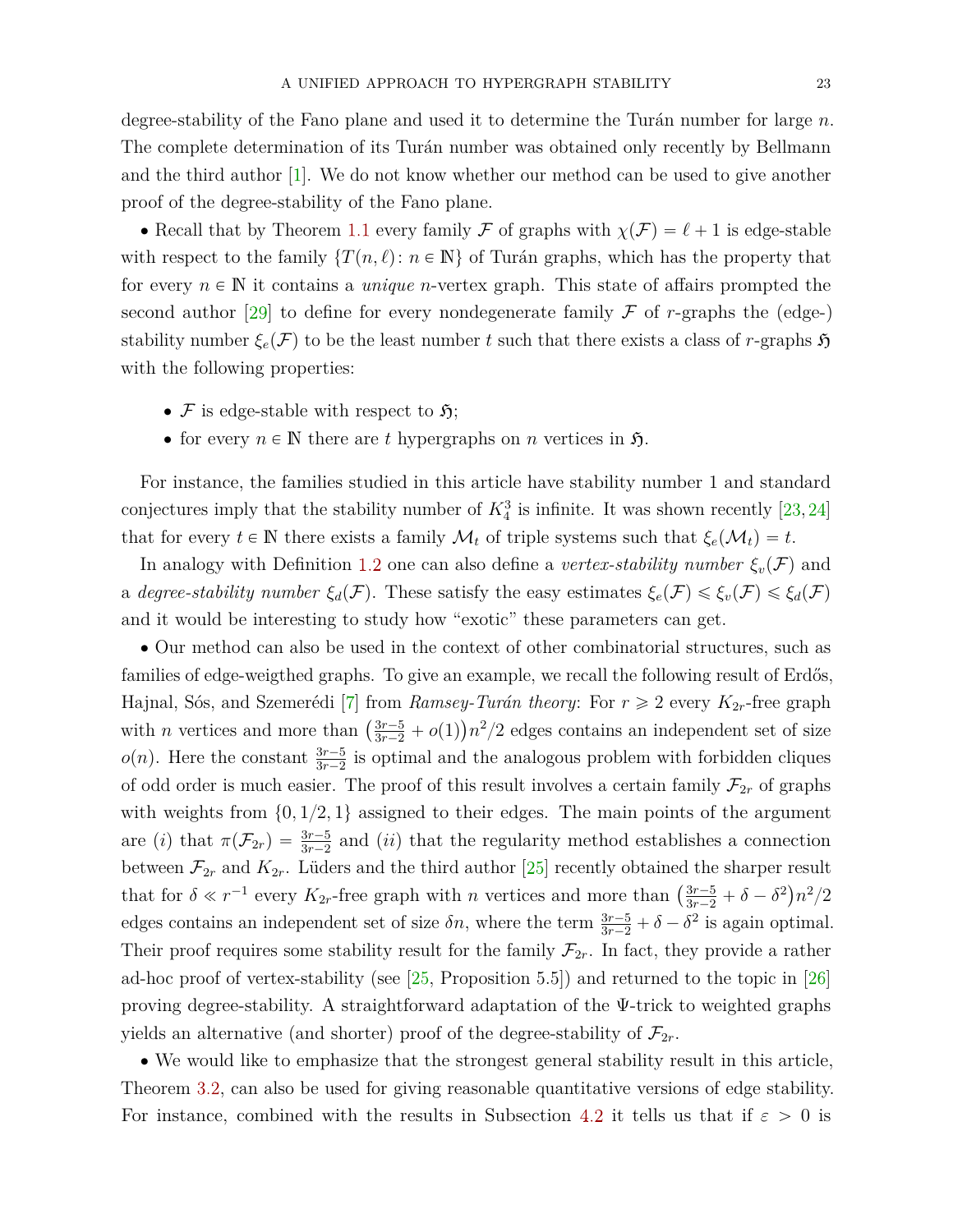sufficiently small, then every  $\Sigma_4$ -free quadruple system  $H$  on a sufficiently large number *n* of vertices with more than  $(1/256 - \varepsilon)n^4$  edges admits a partition  $V(\mathcal{H}) = A \cup B \cup C \cup D \cup Z$ such that  $|Z| \le \varepsilon^{1/2} n$  and  $\mathcal{H} - Z$  is 4-partite with vertex classes A, B, C, and D. Moreover, all vertices in  $V(\mathcal{H}) \setminus Z$  have at least the degree  $(1/64 - 2\varepsilon^{1/2})n^3$ . Now a careful calculation shows  $|A|, |B|, |C|, |D| = (1/4 \pm 6\varepsilon^{1/2})n$  and the proof of Claim [4.5](#page-15-0) discloses that the sets *A*, *B*, *C*, and *D* are independent in  $\partial_2 \mathcal{H}$ . By the proof of Claim [4.6,](#page-15-3) if some  $z \in Z$ satisfies  $|L_{\mathcal{H}}(z)[A, B, C]| \geq 4\varepsilon^{1/2} n^3$ , then *z* has no neighbours in *D*. So  $\mathcal{H}$  can be made 4-partite by the deletion of at most  $17\varepsilon n^4$  edges, namely *(i)* at most  $\varepsilon n^4$  edges with two or more vertices in *Z*; *(ii)* at most  $4\varepsilon n^4$  edges *zabc* with  $z \in Z$ ,  $a \in A$ ,  $b \in B$ ,  $c \in C$ , and  $|L_{\mathcal{H}}(z)[A, B, C]| \geq 4\varepsilon^{1/2} n^3$ ; *(iii)* and, similarly, at most  $4\varepsilon n^4$  edges of each of the three the three types *zabd*, *zacd*, *zbcd*. In particular, the edge stability of  $\Sigma_4$  with respect to  $\mathfrak{K}_4^4$  holds with a linear dependence between the error terms. Taking into account that at most 400*εn* vertices  $v \in V(\mathcal{H})$  can satisfy  $d_{\mathcal{H}}(v) \leq n^3/80$  one can show the stronger result that  $\mathcal{H}$  can be made  $K_4^4$ -colorable by the deletion of  $7000\varepsilon^{3/2}n^4$  edges, which seems to be a new result.

#### **REFERENCES**

- <span id="page-23-8"></span>[1] L. Bellmann and Chr. Reiher, *Turán's theorem for the Fano plane*, Combinatorica **39** (2019), no. 5, 961–982, DOI [10.1007/s00493-019-3981-8.](https://doi.org/10.1007/s00493-019-3981-8) M[R4039597](http://www.ams.org/mathscinet-getitem?mr=4039597) Ò[5](#page-21-1)
- <span id="page-23-6"></span>[2] A. Bene Watts, S. Norin, and L. Yepremyan, *A Turán theorem for extensions via an Erdős-Ko-Rado theorem for Lagrangians*, Combinatorica **39** (2019), no. 5, 1149–1171, DOI [10.1007/s00493-019-3831-8.](https://doi.org/10.1007/s00493-019-3831-8) M[R4039605](http://www.ams.org/mathscinet-getitem?mr=4039605)  $\uparrow$ [1.3.4,](#page-7-2) [4.4](#page-18-0)
- <span id="page-23-4"></span>[3] B. Bollobás, *Three-graphs without two triples whose symmetric difference is contained in a third*, Discrete Math. **8** (1974), 21–24, DOI [10.1016/0012-365X\(74\)90105-8.](https://doi.org/10.1016/0012-365X(74)90105-8) M[R345869](http://www.ams.org/mathscinet-getitem?mr=345869)  $\uparrow$ [1.3.2](#page-4-4)
- <span id="page-23-2"></span>[4] A. Brandt, D. Irwin, and T. Jiang, *Stability and Turán numbers of a class of hypergraphs via Lagrangians*, Combin. Probab. Comput. **26** (2017), no. 3, 367–405, DOI [10.1017/S0963548316000444.](https://doi.org/10.1017/S0963548316000444) M[R3628909](http://www.ams.org/mathscinet-getitem?mr=3628909) Ò[1.1,](#page-1-0) [1.3.3,](#page-6-2) [1.3.3](#page-6-0)
- <span id="page-23-7"></span>[5] D. De Caen and Z. Füredi, *The maximum size of 3-uniform hypergraphs not containing a Fano plane*, J. Combin. Theory Ser. B **78** (2000), no. 2, 274–276, DOI [10.1006/jctb.1999.1938.](https://doi.org/10.1006/jctb.1999.1938) M[R1750899](http://www.ams.org/mathscinet-getitem?mr=1750899) Ò[5](#page-21-1)
- <span id="page-23-5"></span>[6] L. de Oliveira Contiero, C. Hoppen, H. Lefmann, and K. Odermann, *Stability results for two classes of hypergraphs*, SIAM J. Discrete Math. **33** (2019), no. 4, 2023–2040, DOI [10.1137/18M1190276.](https://doi.org/10.1137/18M1190276) M[R4021269](http://www.ams.org/mathscinet-getitem?mr=4021269) [1.3.3](#page-5-1)
- <span id="page-23-9"></span>[7] P. Erdős, A. Hajnal, V. T. Sós, and E. Szemerédi, *More results on Ramsey-Turán type problems*, Combinatorica **3** (1983), no. 1, 69–81, DOI [10.1007/BF02579342.](https://doi.org/10.1007/BF02579342) M[R716422](http://www.ams.org/mathscinet-getitem?mr=716422)  $\uparrow$ [5](#page-21-1)
- <span id="page-23-1"></span>[8] P. Erdős and M. Simonovits, *A limit theorem in graph theory*, Studia Sci. Math. Hungar. **1** (1966), 51–57. M[R205876](http://www.ams.org/mathscinet-getitem?mr=205876) 1[1.1](#page-0-0)
- <span id="page-23-3"></span>[9] , *On a valence problem in extremal graph theory*, Discrete Math. **5** (1973), 323–334, DOI [10.1016/0012-365X\(73\)90126-X.](https://doi.org/10.1016/0012-365X(73)90126-X) M[R342429](http://www.ams.org/mathscinet-getitem?mr=342429)  $\uparrow$ [1.3.1,](#page-4-5) [4.1](#page-12-1)
- <span id="page-23-0"></span>[10] P. Erdös and A. H. Stone, *On the structure of linear graphs*, Bull. Amer. Math. Soc. **52** (1946), 1087–1091, DOI [10.1090/S0002-9904-1946-08715-7.](https://doi.org/10.1090/S0002-9904-1946-08715-7) M[R18807](http://www.ams.org/mathscinet-getitem?mr=18807) Ò[1.1](#page-0-0)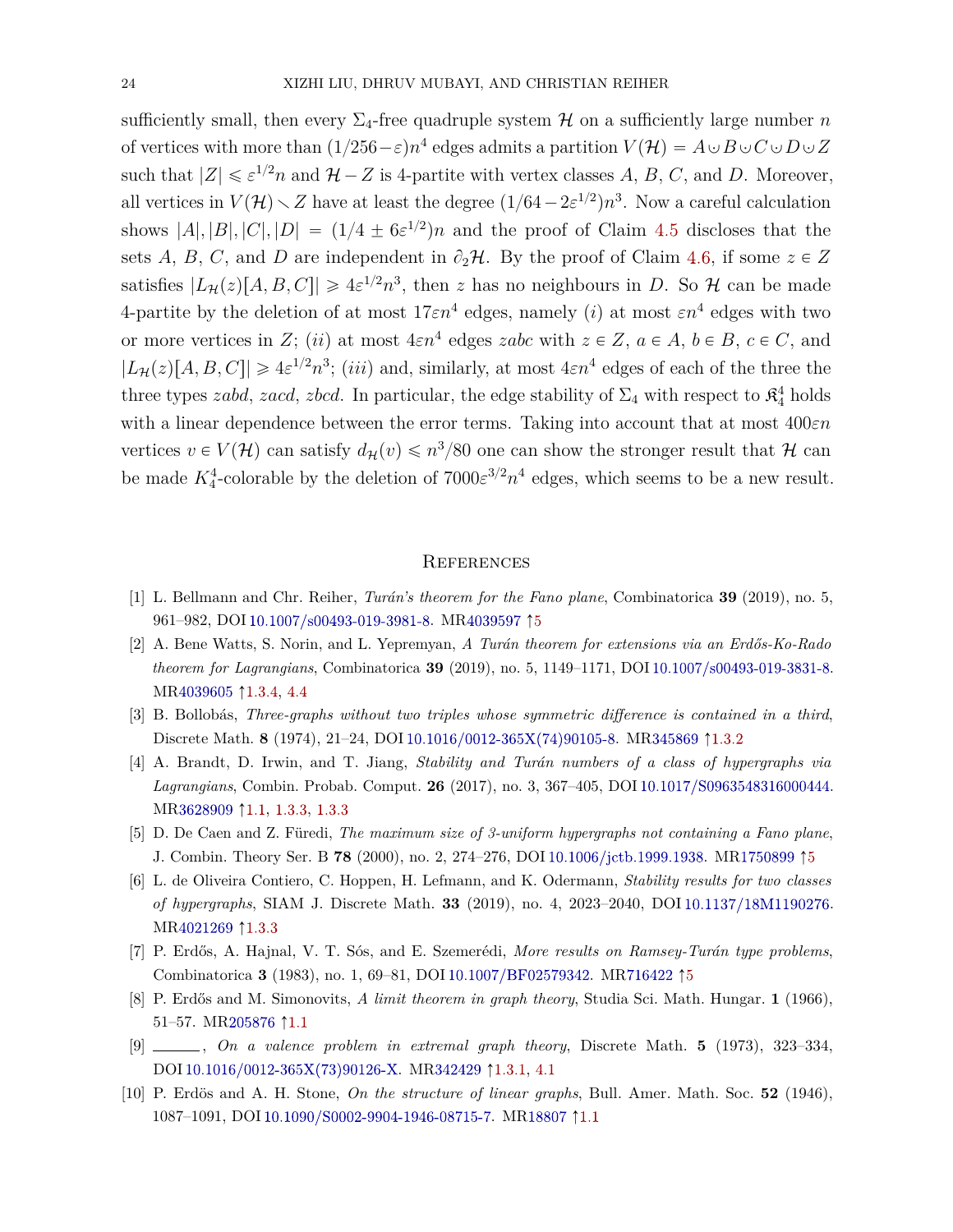- <span id="page-24-5"></span>[11] P. Frankl and Z. Füredi, *Extremal problems whose solutions are the blowups of the small Witt-designs*, J. Combin. Theory Ser. A **52** (1989), no. 1, 129–147, DOI [10.1016/0097-3165\(89\)90067-8.](https://doi.org/10.1016/0097-3165(89)90067-8) M[R1008165](http://www.ams.org/mathscinet-getitem?mr=1008165)  $\uparrow$  [1.2,](#page-3-2) [1.3.2,](#page-4-4) [2,](#page-8-0) [4.2](#page-13-2)
- <span id="page-24-12"></span>[12] P. Frankl and V. Rödl, *Hypergraphs do not jump*, Combinatorica **4** (1984), no. 2-3, 149–159, DOI [10.1007/BF02579215.](https://doi.org/10.1007/BF02579215) M[R771722](http://www.ams.org/mathscinet-getitem?mr=771722) ↑[2](#page-7-0)
- <span id="page-24-0"></span>[13] Z. Füredi and M. Simonovits, *Triple systems not containing a Fano configuration*, Combin. Probab. Comput. **14** (2005), no. 4, 467–484, DOI [10.1017/S0963548305006784.](https://doi.org/10.1017/S0963548305006784) M[R2160414](http://www.ams.org/mathscinet-getitem?mr=2160414) Ò[1.1,](#page-1-0) [5](#page-21-1)
- <span id="page-24-10"></span>[14] D. Hefetz and P. Keevash, *A hypergraph Turán theorem via Lagrangians of intersecting families*, J. Combin. Theory Ser. A **120** (2013), no. 8, 2020–2038, DOI [10.1016/j.jcta.2013.07.011.](https://doi.org/10.1016/j.jcta.2013.07.011) M[R3102173](http://www.ams.org/mathscinet-getitem?mr=3102173) Ò[1.3.3,](#page-6-0) [1.3.4](#page-7-2)
- <span id="page-24-11"></span>[15] T. Jiang, Y. Peng, and B. Wu, *Lagrangian densities of some sparse hypergraphs and Turán numbers of their extensions*, European J. Combin. **73** (2018), 20–36, DOI [10.1016/j.ejc.2018.05.001.](https://doi.org/10.1016/j.ejc.2018.05.001) M[R3836731](http://www.ams.org/mathscinet-getitem?mr=3836731)  $1.3.3$
- <span id="page-24-9"></span>[16] P. Keevash, *Hypergraph Turán problems*, Surveys in combinatorics 2011, London Math. Soc. Lecture Note Ser., vol. 392, Cambridge Univ. Press, Cambridge, 2011, pp. 83–139. M[R2866732](http://www.ams.org/mathscinet-getitem?mr=2866732)  $\uparrow$ [1.3.3,](#page-5-1) [2](#page-8-0)
- <span id="page-24-6"></span>[17] P. Keevash and D. Mubayi, *Stability theorems for cancellative hypergraphs*, J. Combin. Theory Ser. B **92** (2004), no. 1, 163–175, DOI [10.1016/j.jctb.2004.05.003.](https://doi.org/10.1016/j.jctb.2004.05.003) M[R2078500](http://www.ams.org/mathscinet-getitem?mr=2078500)  $\uparrow$ [1.3.2](#page-4-4)
- <span id="page-24-1"></span>[18] P. Keevash and B. Sudakov, *The Turán number of the Fano plane*, Combinatorica **25** (2005), no. 5, 561–574, DOI [10.1007/s00493-005-0034-2.](https://doi.org/10.1007/s00493-005-0034-2) M[R2176425](http://www.ams.org/mathscinet-getitem?mr=2176425) Ò[1.1](#page-1-0)
- <span id="page-24-2"></span>[19] , *On a hypergraph Turán problem of Frankl*, Combinatorica **25** (2005), no. 6, 673–706, DOI [10.1007/s00493-005-0042-2.](https://doi.org/10.1007/s00493-005-0042-2) M[R2199431](http://www.ams.org/mathscinet-getitem?mr=2199431)  $\uparrow$ [1.1,](#page-1-0) [5](#page-21-1)
- <span id="page-24-7"></span>[20] X. Liu, *New short proofs to some stability results*, available at [arXiv:1903.01606.](http://arxiv.org/abs/1903.01606) Submitted.  $\uparrow$ [1.3.2,](#page-4-4) [1.3.3](#page-5-1)
- <span id="page-24-14"></span>[21] , *Stability theorems for the feasible region of cancellative hypergraphs*, available at [arXiv:1912.11917.](http://arxiv.org/abs/1912.11917) Submitted.  $\uparrow$ [4.2](#page-13-2)
- <span id="page-24-15"></span>[22] X. Liu and D. Mubayi, *The feasible region of hypergraphs*, J. Combin. Theory Ser. B **148** (2021), 23–59, DOI [10.1016/j.jctb.2020.12.004.](https://doi.org/10.1016/j.jctb.2020.12.004) M[R4193065](http://www.ams.org/mathscinet-getitem?mr=4193065) 1[4.2](#page-13-2)
- <span id="page-24-17"></span>[23] , *A hypergraph Turán problem with no stability*, available at [arXiv:1911.07969.](http://arxiv.org/abs/1911.07969) To appear in Combinatorica.  $\uparrow 5$  $\uparrow 5$
- <span id="page-24-13"></span>[24] X. Liu, D. Mubayi, and Chr. Reiher, *Hypergraphs with many extremal configurations*, available at [arXiv:2102.02103.](http://arxiv.org/abs/2102.02103) Submitted.  $\uparrow$  [2,](#page-9-8) 2, [5](#page-21-1)
- <span id="page-24-18"></span>[25] C. M. Lüders and Chr. Reiher, *The Ramsey–Turán problem for cliques*, Israel Journal of Mathematics **230** (2019), no. 2, 613–652, DOI [10.1007/s11856-019-1831-4.](https://doi.org/10.1007/s11856-019-1831-4) M[R3940430](http://www.ams.org/mathscinet-getitem?mr=3940430) <sup>†[5](#page-21-1)</sup>
- <span id="page-24-19"></span>[26] , *Weighted variants of the Andrásfai-Erdős-Sós theorem*, Journal of Combinatorics **11** (2020), no. 2, 305–328. M[R4060946](http://www.ams.org/mathscinet-getitem?mr=4060946) ↑[5](#page-21-1)
- <span id="page-24-4"></span>[27] T. S. Motzkin and E. G. Straus, *Maxima for graphs and a new proof of a theorem of Turán*, Canadian J. Math. **17** (1965), 533–540, DOI [10.4153/CJM-1965-053-6.](https://doi.org/10.4153/CJM-1965-053-6) M[R175813](http://www.ams.org/mathscinet-getitem?mr=175813)  $\uparrow$ [1.2](#page-3-2)
- <span id="page-24-8"></span>[28] D. Mubayi, *A hypergraph extension of Turán's theorem*, J. Combin. Theory Ser. B **96** (2006), no. 1, 122–134, DOI [10.1016/j.jctb.2005.06.013.](https://doi.org/10.1016/j.jctb.2005.06.013) M[R2185983](http://www.ams.org/mathscinet-getitem?mr=2185983) [1.3.3](#page-5-1)
- <span id="page-24-16"></span>[29] , *Structure and stability of triangle-free set systems*, Trans. Amer. Math. Soc. **359** (2007), no. 1, 275–291, DOI [10.1090/S0002-9947-06-04009-8.](https://doi.org/10.1090/S0002-9947-06-04009-8) M[R2247891](http://www.ams.org/mathscinet-getitem?mr=2247891)  $\uparrow$ [5](#page-21-1)
- <span id="page-24-3"></span>[30] D. Mubayi and O. Pikhurko, *A new generalization of Mantel's theorem to k-graphs*, J. Combin. Theory Ser. B **97** (2007), no. 4, 669–678, DOI [10.1016/j.jctb.2006.11.003.](https://doi.org/10.1016/j.jctb.2006.11.003) M[R2325805](http://www.ams.org/mathscinet-getitem?mr=2325805)  $\uparrow$ [1.1](#page-1-0)